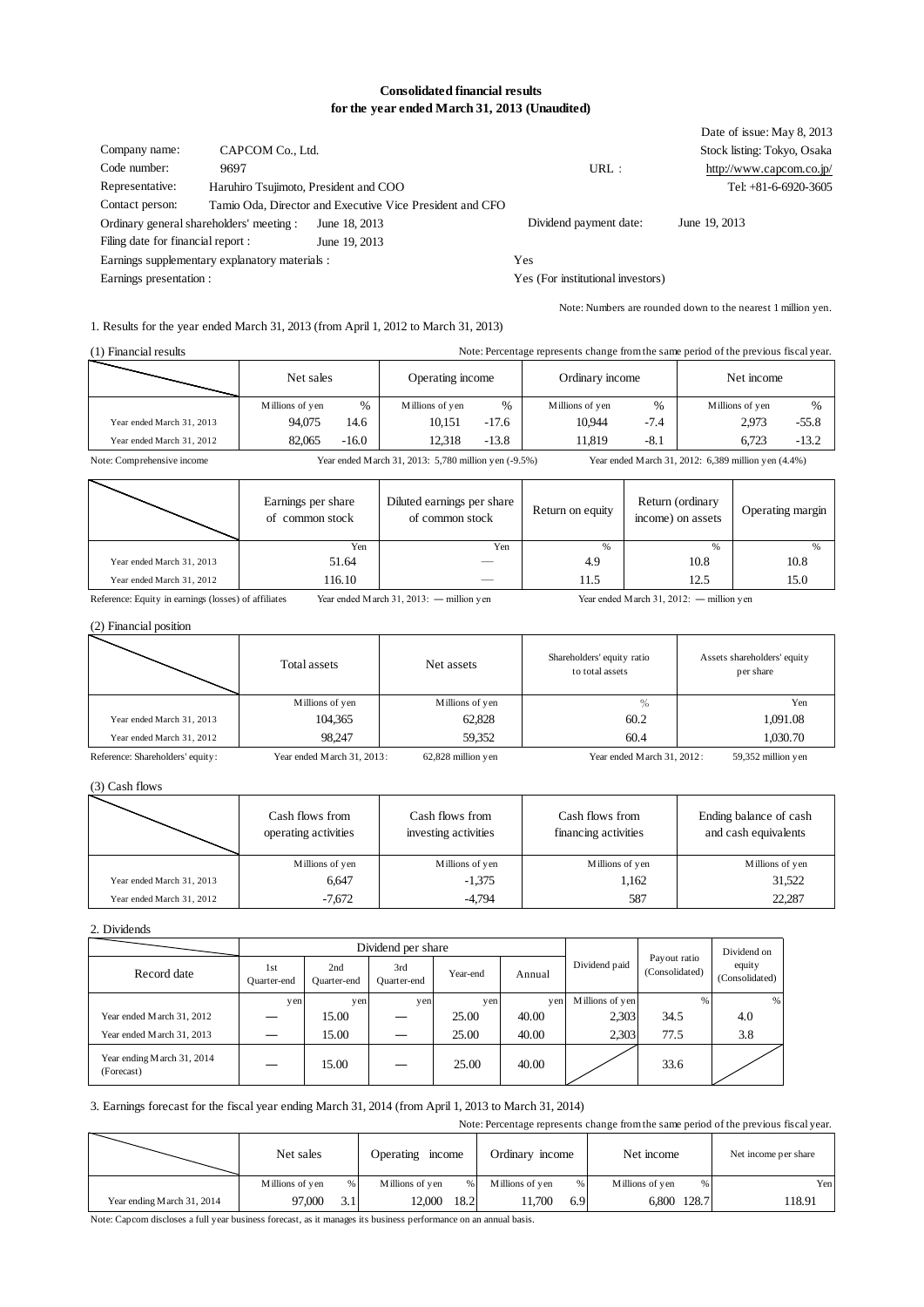(1) Changes in significant consolidated subsidiaries during the period: No (Changes in specified subsidiaries due to changes in the scope of consolidation) ① Changes resulting from amendment of the accounting standard: Yes (2) Changes in accounting principles, accounting estimates and retrospective restatement for consolidated financial statements

| (1) Changes resulting from amendment of the accounting standard. | 1 C.N. |
|------------------------------------------------------------------|--------|
| $(2)$ Changes other than $(1)$ :                                 | Nο     |
| 3 Changes in accounting estimates:                               | Yes    |
| 4 Retrospective restatement:                                     | Nο     |

(Note: Effective from the 1st quarter for the current fiscal year, Capcom and its domestic subsidiaries have changed their depreciation methods. This change is treated as a case "when it is difficult to distinguish between a change in accounting policy and a change in an accounting estimates".

Please refer to "3. Summery of consolidated financial statements (5) Going assumptions" on page 17 for more details.) (3) Number of shares outstanding (Common stock):

① Number of shares outstanding (including treasury stock)

4. Others

| Year ended March 31, 2013:               | 67.723.244 | Year ended March 31, 2012: | 67,723,244 |
|------------------------------------------|------------|----------------------------|------------|
| 2 Number of treasury stock               |            |                            |            |
| Year ended March 31, 2013:               | 10.139.772 | Year ended March 31, 2012: | 10,138,856 |
| (3) Average number of shares outstanding |            |                            |            |
| Year ended March 31, 2013:               | 57,584,000 | Year ended March 31, 2012: | 57,913,902 |

(Explanation about the appropriate usage of business prospects and other special notes)

・The above-mentioned business forecasts were based on the information available as of the date of the release of this report.

・Future events may cause the actual results to be significantly different from the forecasts.

・Please refer to [Qualitative information and consolidated financial statements] on page 2 for more details.

・Capcom is scheduled to hold an earnings presentation for institutional investors on May 9. Its footage and its voice sound

are going to be posted along with the presentation materials on the Capcom's web page soon after it is closed.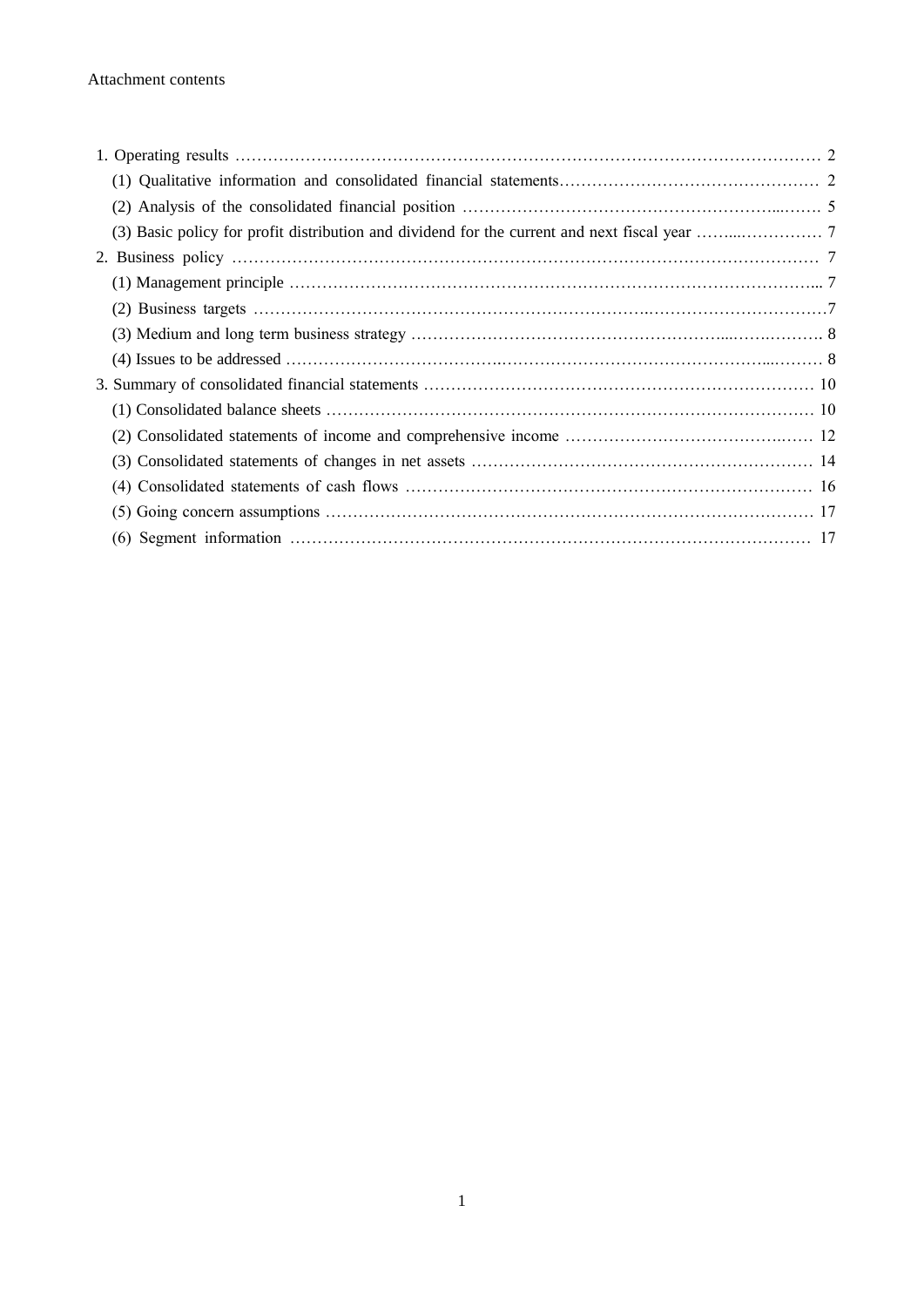- 1.Operating results
- (1) Qualitative information and consolidated financial statements

Operating results of the fiscal year ended March 31, 2013

During the fiscal year ended March 31, 2013, the Japanese economy began to show signs of a rebound and entered a period of gradual recovery. The recovery is attributed to the acceleration of yen"s depreciation and a rise in stock prices that started this year, as well as strengthening of the US economy in spite of growing concerns over electrical power shortages and the Eurozone crisis.

In this industry, the domestic market of home video games expanded for the first time in five years due to the release of the new "Wii U" game console. However, in the overseas markets, the overall softening trend continued as well, in spite of the space of major titles that were released in time for the Christmas shopping season.

In the meantime, despite some negative factors such as voluntary restrictions on usage limits following an issue concerning a sales method known as "complete gacha" (method of awarding valuable virtual items where players are allowed to make faster progress in games by purchasing or otherwise obtaining a "complete" set of virtual items), the social games steadily increased its market share.

As the business environment entered into a new phase, the total game market size grew thanks to the synergy between home video game consoles and rapidly-grown platforms including smartphones.

Under these circumstances, Capcom pressed forward with multi-platform strategy of providing software for each type of platform, including home video game machines, PCs and smartphones in order to respond to various customer demands. In addition, Capcom endeavored to increase demands by launching pachislo machines equipped with our flagship titles so as to construct a new profit base.

The Company has also pressed forward with multi-faceted business development, including the construction of a value chain with the Single Content Multiple Usage strategy under which popular titles are used in multiple media, including movies, TV, animations, publications, theaters and toys, as well as foods and beverages.

Furthermore, Capcom aimed to expand its business in the Asian markets, where there should be rooms for further growth, so as to accelerate its global expansion. The Company has steadily taken steps to develop overseas markets, including the opening of the region"s first development base in Taiwan, and the establishment of a locally incorporated entity in Thailand through our subsidiary.

Net sales grew to 94,075 million yen (up 14.6 % from the previous year), even though the facts that sales of some major titles were below our estimates and that launch of promising titles were delayed.

However, operating income amounted to 10,151 million yen (down 17.6 % from the previous year), due to increased cost of sales and higher selling, general and administrative expenses. Likewise, ordinary income was 10,944 million yen (down 7.4 % from the previous year) in spite of foreign exchange gains.

Net income decreased to 2,973 million yen (down 55.8 % from the previous year), due to special loss relating to the cost of business restructure that was necessitated by the overhaul of the development system.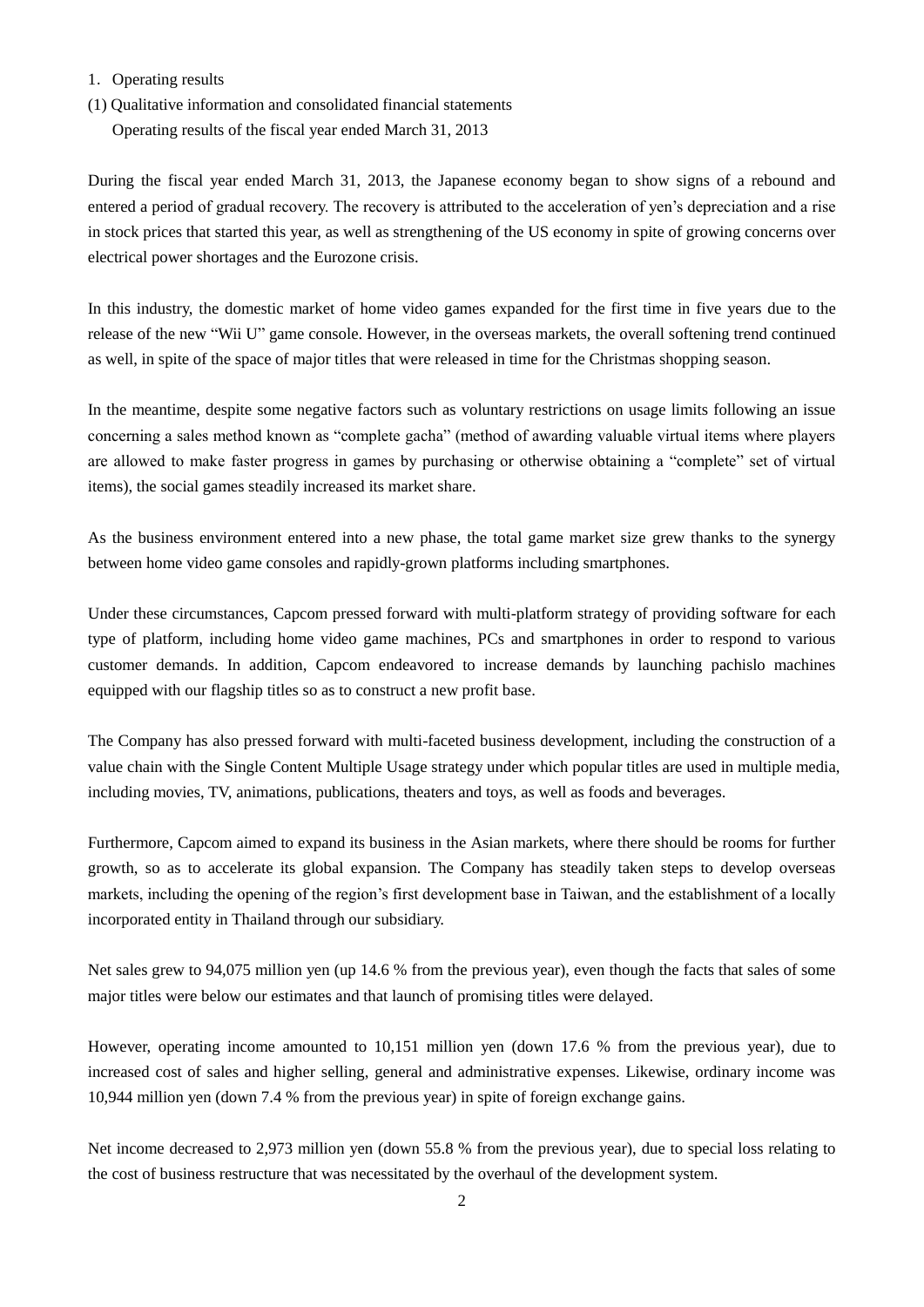Status of each operational department

#### ① Digital Contents business

In the Digital Contents business, which constitutes our core competence, the flagship title "Resident Evil 6" (for PlayStation 3 and Xbox 360) sold at a brisk pace initially when it was launched. Its sales, however, subsequently plateaued. As a result, it did not meet with our projection and thus was not able to play a role in leading the segment's sales growth. In contrast, "Dragon's Dogma" (for PlayStation 3 and Xbox 360) became a greater-than-expected hit product in the domestic market, which has high profitability, and became an unprecedented million seller in the recent years as an original title. In addition, "DmC Devil May Cry" (for PlayStation 3 and Xbox 360) enjoyed stable popularity in overseas markets and posted solid sales. Furthermore, "Monster Hunter 3 (Tri) G HD Ver.", which was our first title for the new home video console "Wii U" that was launched in December 2012, also became a smash hit. However, its package sales were generally soft.

In the meantime, "Minna to Monhan Card Master", which the Company began to distribute via Mobage in the previous fiscal year, continued to post growth, thanks to the increasingly widespread of smartphones. At the same time, "Resident Evil: Outbreak Survive" for GREE steadily gained new users. As a consequence, both titles enjoyed membership exceeding two million each.

Additionally, the "Monster Hunter Frontier Online" series has remained a perennial favorite and continued to bring in stable income. Strong results being achieved by the contents segment is leading the Company"s profit structure to undergo a transformation.

Furthermore, "Smurf"s Village" under the "Beeline" brand has securely built stable sales over a long range.

The resulting net sales were 63,636 million yen (up 6.4 % from the previous year) and operating income was 7,062 million yen (down 45.2 % from the previous year).

### ② Arcade Operations business

In the Arcade Operations business, Capcom focused its attention on securely capturing core users by holding various events and providing pleasant facilities in an effort to attract a greater number of customers in the increasingly sluggish market. In addition, the Company concentrated its efforts on building a broad customer base so as to find new customers. In line with this strategy, the Company conducted promotional tours to let middle-aged and older people try their hands at game machines free of charge, and installed machines that parents and their children can play together. Nonetheless, the segment results were soft, partly because of the dispersion of entertainment, resulting from overlapping of arcade game players with smartphone users. The other issues to the weak results were a shortage of sales-driving products and the Company"s inability to avoid the recoiling from an increase in demand in the months following the Great East Japan Earthquake.

During this fiscal year, new arcade openings were postponed in consideration of the market environment. As three unprofitable arcades were closed down, the total number of arcades became 34 as of the end of the current period.

The resulting net sales were 10,944 million yen (down 6.7 % from the previous year) and operating income was 1,709 million yen (down 4.4 % from the previous year).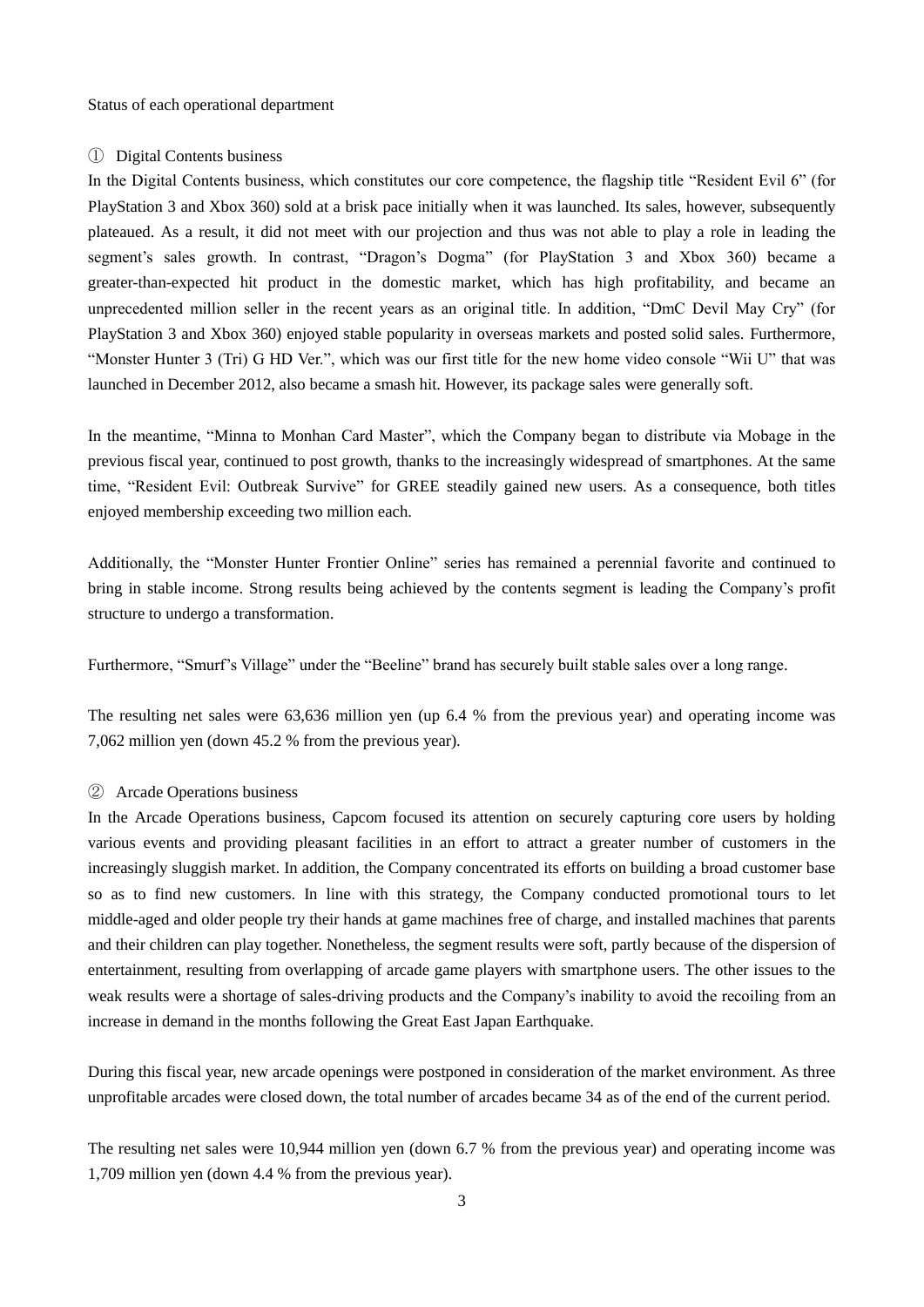#### ③ Amusement Equipments business

In the Pachinko & Pachislo division, the business scale steadily expanded. This was due in part to the flagship title "Resident Evil 5", whose sales significantly exceeded expectations in a synergy with home video game software and buoyed profits. The expanding contracted product development business was another factor contributing to the segment growth.

In the Arcade Games Sales business, "Mario Party Kurukuru! Carnival", which is a coin-operated game machine, posted solid sales against the backdrop of a gap in the new product supply cycle. Repeat sales of existing products were also sound.

The resulting net sales were 16,783 million yen (up 119.0 % from the previous year) and operating income was 4,892 million yen (up 449.3 % from the previous year).

#### ④ Other Businesses

Publication of game guidebooks and sales of character-related goods constitute the main component of sales in other businesses. Net sales of the segment were 2,711 million yen (down 5.3% from the previous year) and operating income was 740 million yen (down 15.6 % from the previous year).

Capcom has regrouped its business segments from the fiscal year, and the comparison and analysis has been made based on new segments.

#### Prospects for the next fiscal year

As for future prospects, the industry is expected to find an increasingly mature market of home video games, which is our core business segment. Even though a full lineup of new home video game consoles will eventually be released, the industry is likely to be in a period of scant new product releases over the near future, awaiting the full-scale launch of the next generation machines. In the meantime, development costs are projected to soar as advanced and multiple functions are added to hardware. Business alliances and consolidations may therefore occur in increasing numbers.

The emergence of smartphones has lent momentum to platforms other than game-only machines. Amid this development, the social game market is projected to be on a growing. Competition is thus expected to become extremely intense among companies.

Faced with this sudden and significant changes in the operating environment, Capcom intends to direct its development resources to the home video game software, which is our core business segment, and the development of online games, which is a growing area, based on its medium-term strategic map. In addition, the Company will strive to expand the Pachinko & Pachislo business and the contents business by capitalizing on its high quality software assets in an effort to diversify its sources of income. Through marketing strategies and promotion activities that respond to diverse user needs, the Company will also firmly establish its competitive advantages so as to win the race for survival.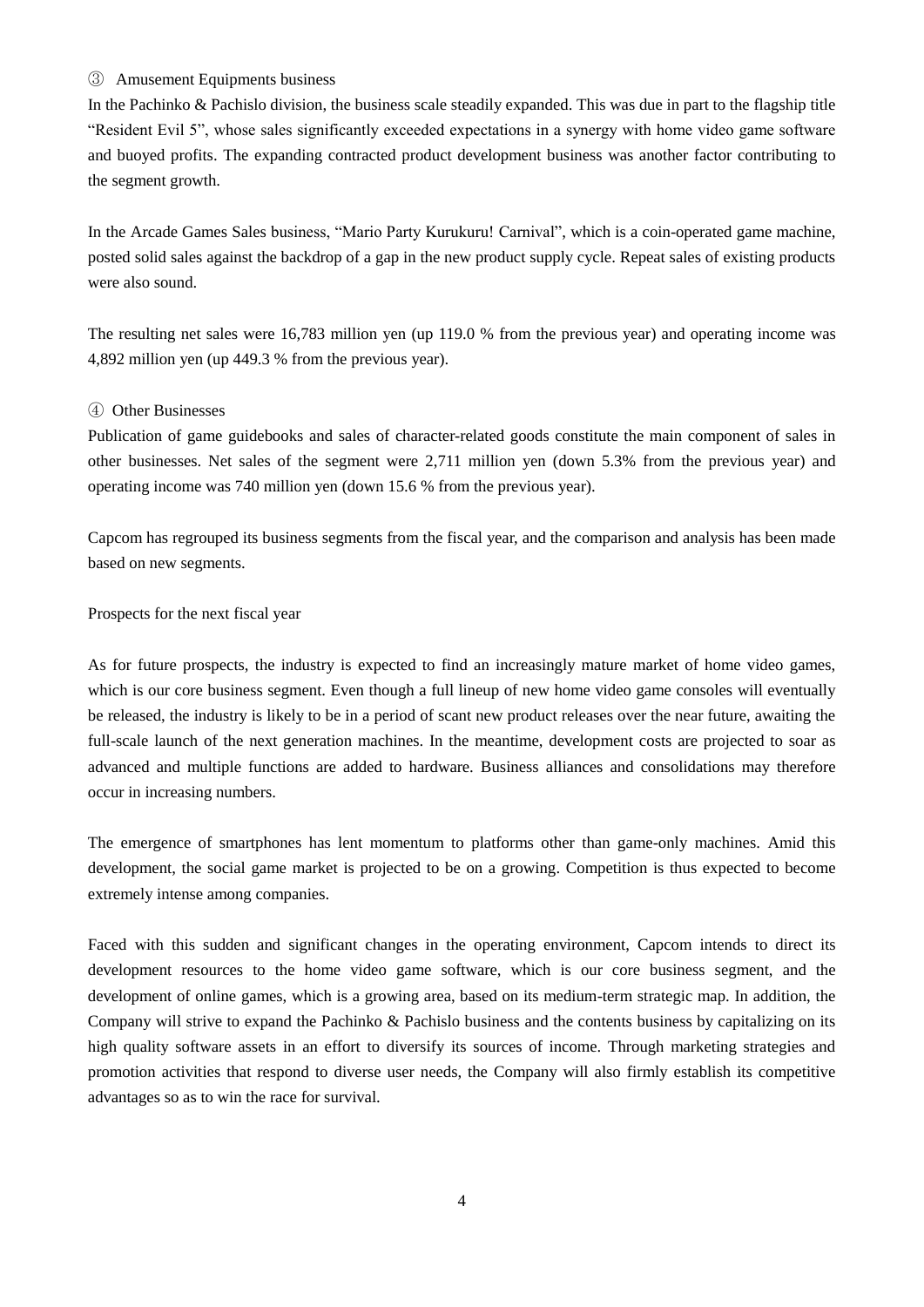Furthermore, development of overseas markets is essential because of their scale in order for the Company to press forward with its growth strategies. Capcom will therefore accelerate its global expansion by concentrating its efforts on the expansion of its contents distribution business in Southeast Asia, where rapid growth is projected, backed by communications infrastructure improvement, including fast-paced spread of smartphones.

In order to lower development costs and shorten time frame for development, Capcom will restructure its development organizations, which are the core parts of the Company"s business, increasing ratio of in-house developments by focusing on the overhaul of overseas development companies. Streamlining measures will also be taken over the entire business operations as part of efforts to strengthen the management system. Such measures will include further improvements in transparency, efficiency, cost reductions and financial structure. Capcom will endeavor to create a corporate constitution that enables its group as a whole to respond flexibly to a changing environment.

As for product strategies for the current fiscal year ending in March 31, 2014, the Company will take an aggressive stance focusing to promote large-scale titles with "Monster Hunter 4" (for Nintendo 3DS) and "Lost Planet 3" (for PlayStation 3 and Xbox 360) focused on the domestic and overseas markets respectively.

(2) Analysis of the consolidated financial position

① Analysis of assets, liabilities and net assets

#### (Assets)

Total assets as of the end of the current fiscal year increased by 6,117 million yen from the end of the previous fiscal year to 104,365 million yen. Primary increases were 6,769 million yen in cash on hand and in banks and 2,258 million yen in short term deferred tax assets. Primary decrease was 5,597 million yen in notes and accounts receivable, trade.

#### (Liabilities)

Total liabilities as of the end of the current fiscal year increased by 2,641 million yen from the end of the previous fiscal year to 41,536 million yen. Primary increase was 3,935 million yen in short-term borrowings. Primary decrease was 953 million yen in notes and accounts payable, trade.

#### (Net assets)

Net assets as of the end of the current fiscal year increased by 3,475 million yen from the previous fiscal year to 62,828 million yen. Primary increases were 2,973 million yen in net income for the as of the end of the current fiscal year and 2,669 million yen in cumulative translation adjustments which related to foreign exchange translation of the net assets of foreign consolidated subsidiaries. Primary decrease was 2,303 million yen in cash dividends.

#### ② Analysis of cash flow.

Cash and cash equivalents as of the end of the current fiscal year increased by 9,235 million yen from the end of the previous fiscal year to 31,522 million yen.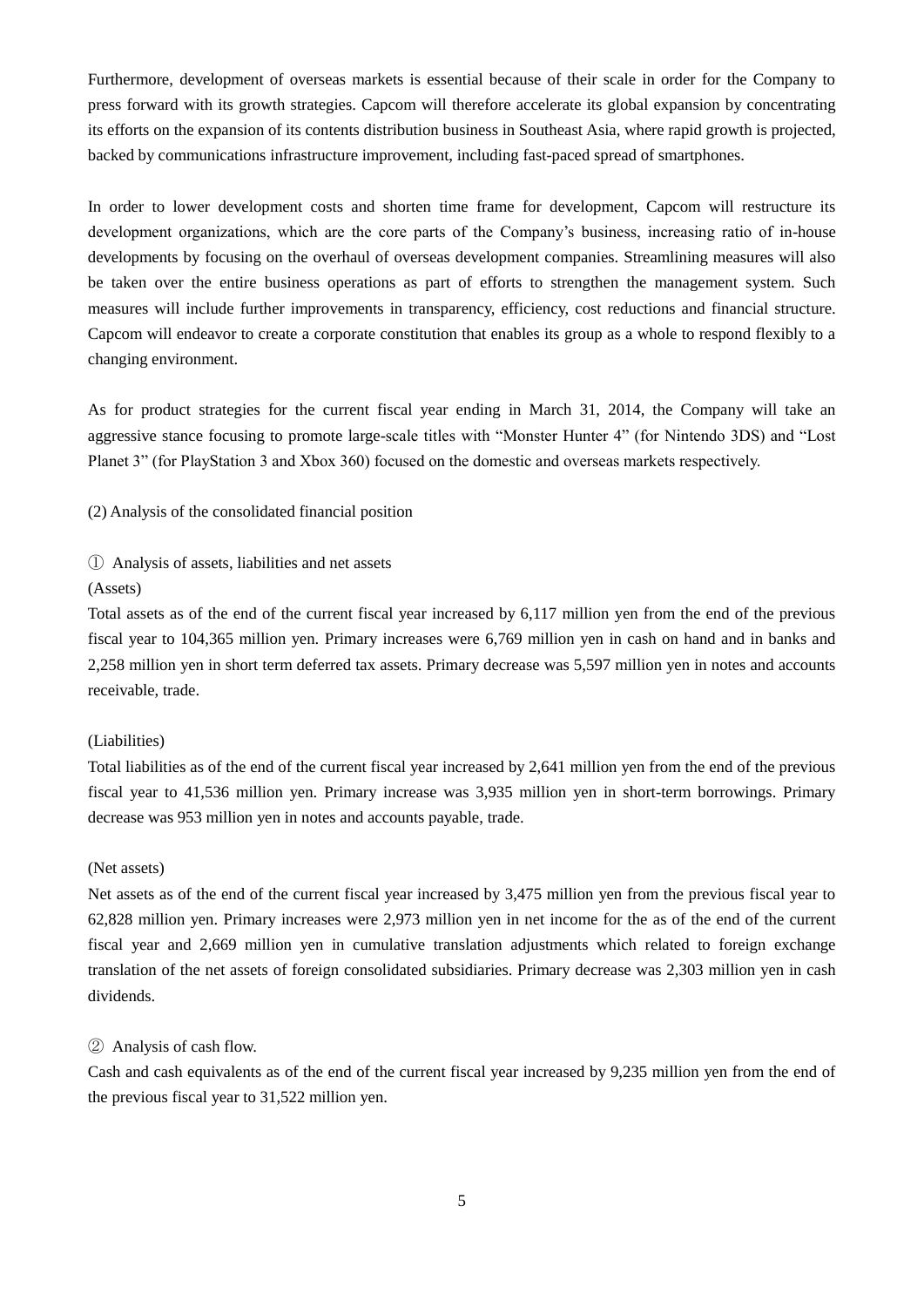Cash flow positions of each activity and their factors are described below.

(Cash flows from operating activities)

Net cash gained from operating activities was 6,647 million yen (7,672 million yen used in the previous fiscal year).

Primary increases gained were 5,760 million yen decrease in notes and accounts receivable, trade (increase of 5,550 million yen in the previous fiscal year) and 3,719 million yen in net income before income taxes (11,425 million yen in the previous fiscal year). Main decreases were the followings: 3,610 million yen in income taxes paid (4,195 million in the previous fiscal year) and 2,837 million yen increase in work-in-progress for game software (11,899 million yen in the previous fiscal year).

(Cash flows from investing activities)

Net cash used in investing activities was 1,375 million yen (4,794 million yen in the previous fiscal year).

The primary increase used in were as follows: 3,086 million yen in payment for acquisitions of tangible fixed assets (2,153 million yen in the previous fiscal year); 1,578 million yen in payment for acquisitions of intangible fixed assets (527 million yen in the previous fiscal year). Primary decrease was 2,499 million yen in income from withdrawal of time deposit (no withdrawal in the previous fiscal year).

(Cash flows from financing activities)

Net cash provided by financing activities was 1,162 million yen (587 million yen provided by the previous fiscal year).

Primary increase gained was 4,290 million yen in net increase in short-term borrowings (6,760 million yen in the previous fiscal year). Primary decreases were the followings: 2,298 million yen in dividend paid (2,339 million yen in the previous fiscal year).

|                                                                                | Year ended | Year ended | Year ended | Year ended | Year ended |
|--------------------------------------------------------------------------------|------------|------------|------------|------------|------------|
|                                                                                | March 2009 | March 2010 | March 2011 | March 2012 | March 2013 |
| Shareholders' equity<br>ratio to total assets                                  | 55.9       | 62.3       | 64.2       | 60.4       | 60.2       |
| Shareholders' equity<br>ratio to total assets<br>based on fair market<br>value | 101.5      | 120.5      | 103.9      | 110.8      | 81.4       |
| Debt amortization<br>ratio to cash flows                                       |            | 122.7      | 32.8       |            | 258.7      |
| Interest coverage<br>ratio                                                     |            | 86.9       | 155.8      |            | 62.4       |

(Reference) Trends of cash flow indicators

Shareholders' equity ratio to total assets: Shareholders' equity / Total assets

Shareholders' equity ratio to total assets based on fair market value : Total of the capital stock at market price / Total assets

Debt amortization ratio to cash flows: Interest-bearing debt / Cash flows from operating activities

Interest coverage ratio: Cash flows from operating activities / Interest payments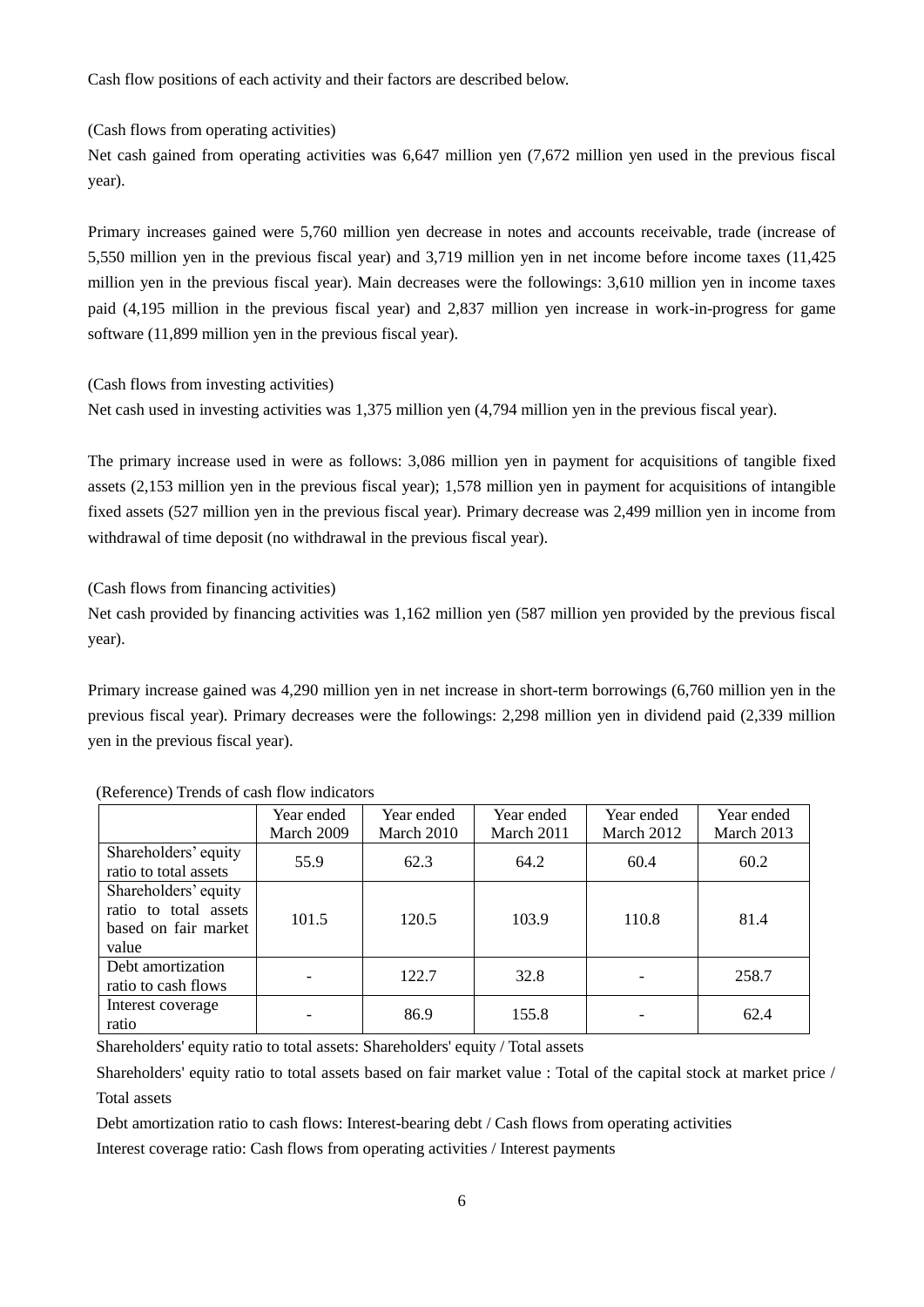- (Note 1) Percentage figures are calculated on a consolidated basis.
- (Note 2) Total market value of shares is calculated based on the number of shares as of the end of the fiscal year excluding treasury stock.
- (Note 3) Cash flows are used for cash flows from operating activities.
- (Note 4) The interest-bearing debt refers to the debts posted in the consolidated balance sheets for which we are paying interests.
- (Note 5) As the cash flows from operating activities fell into red in fiscal year ended March 2009 and ended March 2012, we have omitted debt amortization ratio to cash flows from operating activities and interest coverage ratio.
- (3) Basic policy for profit distribution and dividend for the current and next fiscal year

Capcom considers returning profits to the shareholders be one of the most important management issues. Its fundamental dividend policy is to provide a stable and continued dividend to the shareholders, taking into account the future business development and changes in operating circumstances.

Our surplus dividend is basically paid twice a year, that is, at the end of mid-term and fiscal year.

Dividend payment amount is decided by a competent corporate body, which is the board of directors for the mid-term, and during the shareholders meeting for the fiscal year.

Regarding internal reserves, Capcom will enhance its corporate value through investment for development of game software, Arcade Operations and growing business.

Capcom plans to pay a year-end dividend for the current fiscal year be 25 yen per share. The annual dividend for the current fiscal year under review is 40 yen per share, since the Company paid an ordinary dividend 15 yen per share as an interim dividend.

We set regulations up to be able to pay interim dividend.

#### 2. Business policy

#### (1) Management principle

Our principle is to be a creator of entertainment culture. Through development of highly creative software contents that excite people and stimulate their senses, we have been aiming to offer an entirely new level of game entertainment. Our management objectives are also on strengthening relationships with shareholders, clients and our employees to satisfy demands and to bring about prosperous benefits.

#### (2) Business targets

We believe "Cash-Flow Management" (real management that generates cash) has become an important factor more important than to make up financial statements utilizing changes in accounting standards. We do not set actual target figures on specific fields because we understand "Cash-Flow Management" as a very important factor for business status.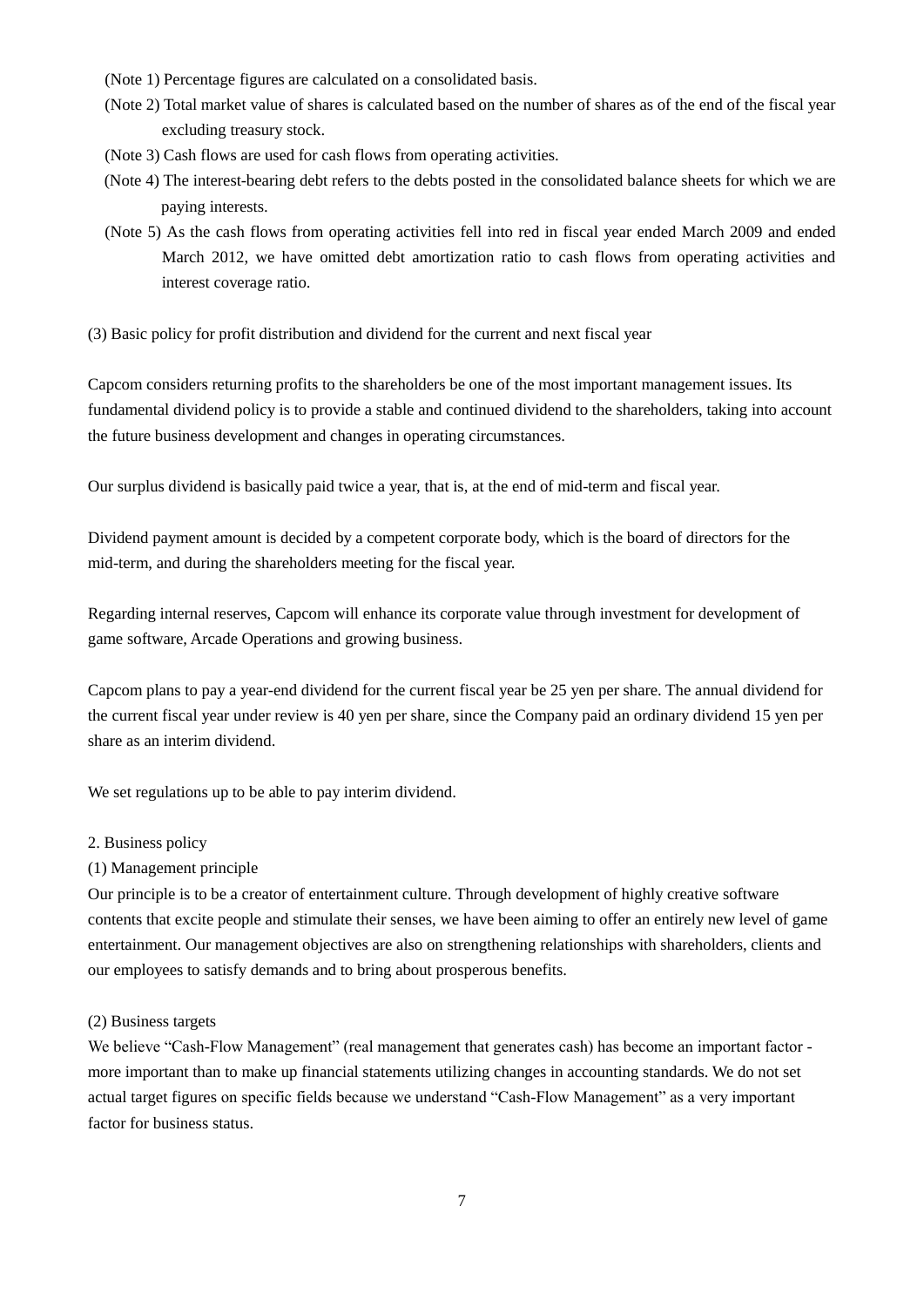#### (3) Medium and long term business strategy

In addition to the sharp rise in development costs and increasing competition by emergence of social game, the video game industry is facing external challenges as well. International competitions are getting fiercer struggling for survival being resulting in an increase in mergers, acquisitions and business integrations as corporate restructuring becomes more intense.

Under this severe situation, we believe that establishing a management system capable of adapting to changes in the business environment is one of our most important managerial goals. In order for us to grow further, we will work to enhance corporate values by pursuing strategies described below.

- ① Focusing on our core business-developing and marketing creative home video game software by concentrating our resources.
- ② Strengthening and exploring multi-platform strategy for home video game software based on market demands.
- ③ Strengthen the Online Games business and Mobile Contents business with the improvement of the telecommunication infrastructure and the changing market environment.
- ④ Expanding sales overseas by aggressive global deployment, including establishing overseas offices.
- ⑤ Expanding Arcade Operations business by cultivating of new users and capturing existing users in order to continuously secure stable revenues.
- ⑥ Focusing effort on enhancement of the Pachinko & Pachislo business and the Arcade Games Sales business by leveraging our rich contents.
- ⑦ Promoting and strengthening the Capcom brand to create added value and synergy by making effective use of our contents.
- ⑧ Realizing a stable cash flow for each fiscal term by streamlining financial aspects.

#### (4) Issues to be addressed

Major issues to be addressed taking in consideration surrounding business environments and future market trends:

#### ① Consolidation of the critical strategic divisions

We will concentrate our management resources in the home video game software segment, which is our core business, especially in its development and marketing divisions in order to strengthen the competitive edge.

② Expansion of the business field

We will focus on growing the content-related business to expand our business fields in response to changes in the managerial environments, through the distribution of games to other platform that are not game consoles including mobile phones and smartphones and entry of social game.

③ Focus on the overseas operations

Making strong efforts in developing overseas markets is the key to the future business growth as the Japanese domestic market matures. We are determined to execute the strategic overseas operation deployment through the group-wide global business restructuring. One such effort will be to conduct corporate reforms of overseas subsidiaries including Capcom U.S.A., Inc., one of our crucial subsidiaries.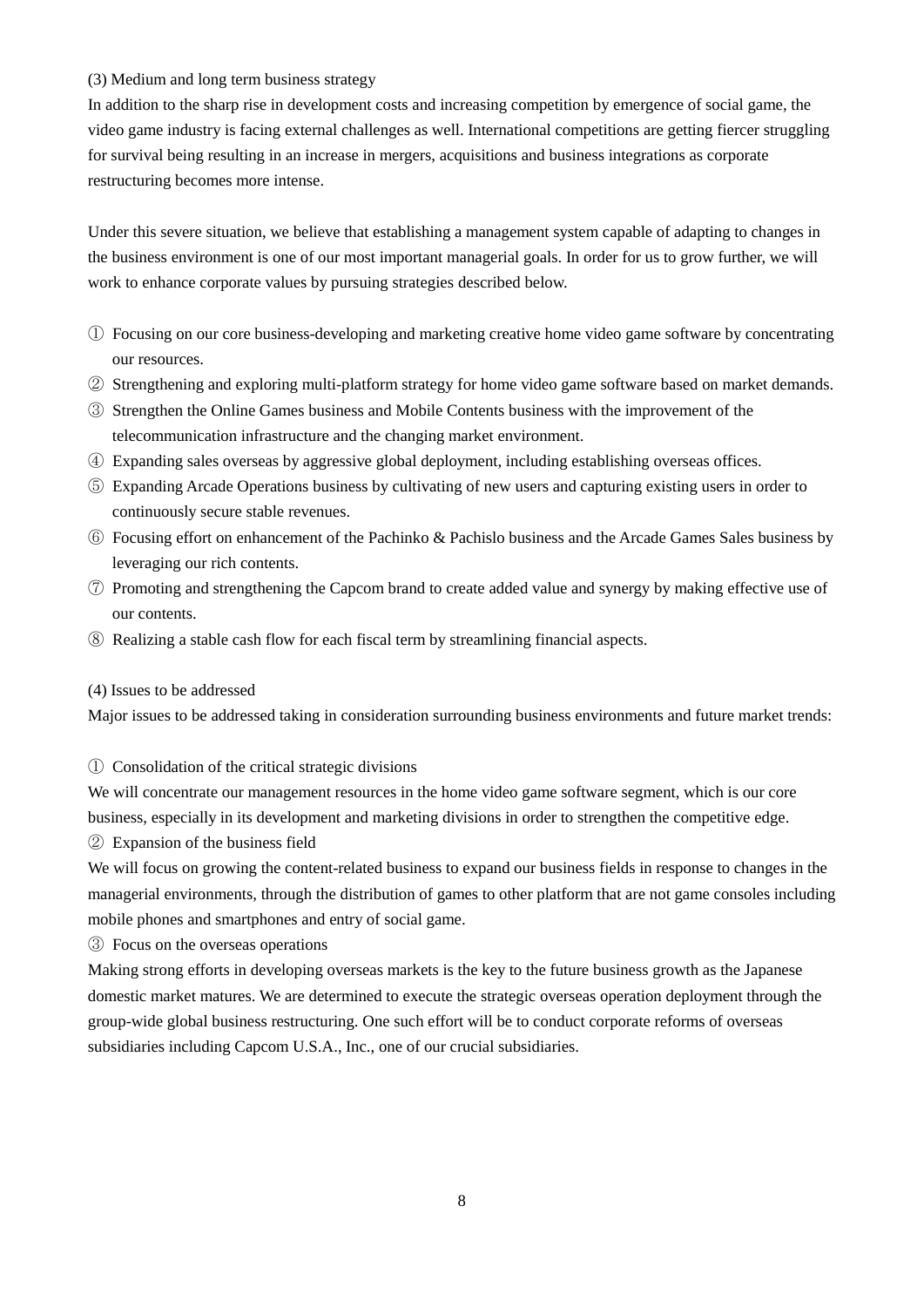### ④ Selection and concentration of business

We are focused on setting a clear vision for the future by harnessing our corporate strength through the effective use of our research and development resources. In addition, we are pushing through a strategy that concentrates management resources on selected business to make the most of the collective power of the entire Capcom group, thus increasing our corporate value. Investment in growth field and the decision to close down unprofitable businesses are examples of such activities.

⑤ Enhancement of the corporate quality

We are trying to realize flexible business operations and to improve our operation efficiency through the management innovation. At the same time we are building a framework that enhances our revenue base. As part of such efforts to enhance our business foundation, we are pursuing the strategic group operation and financial structure reformation by reinforcing the management system of both domestic and foreign subsidiaries.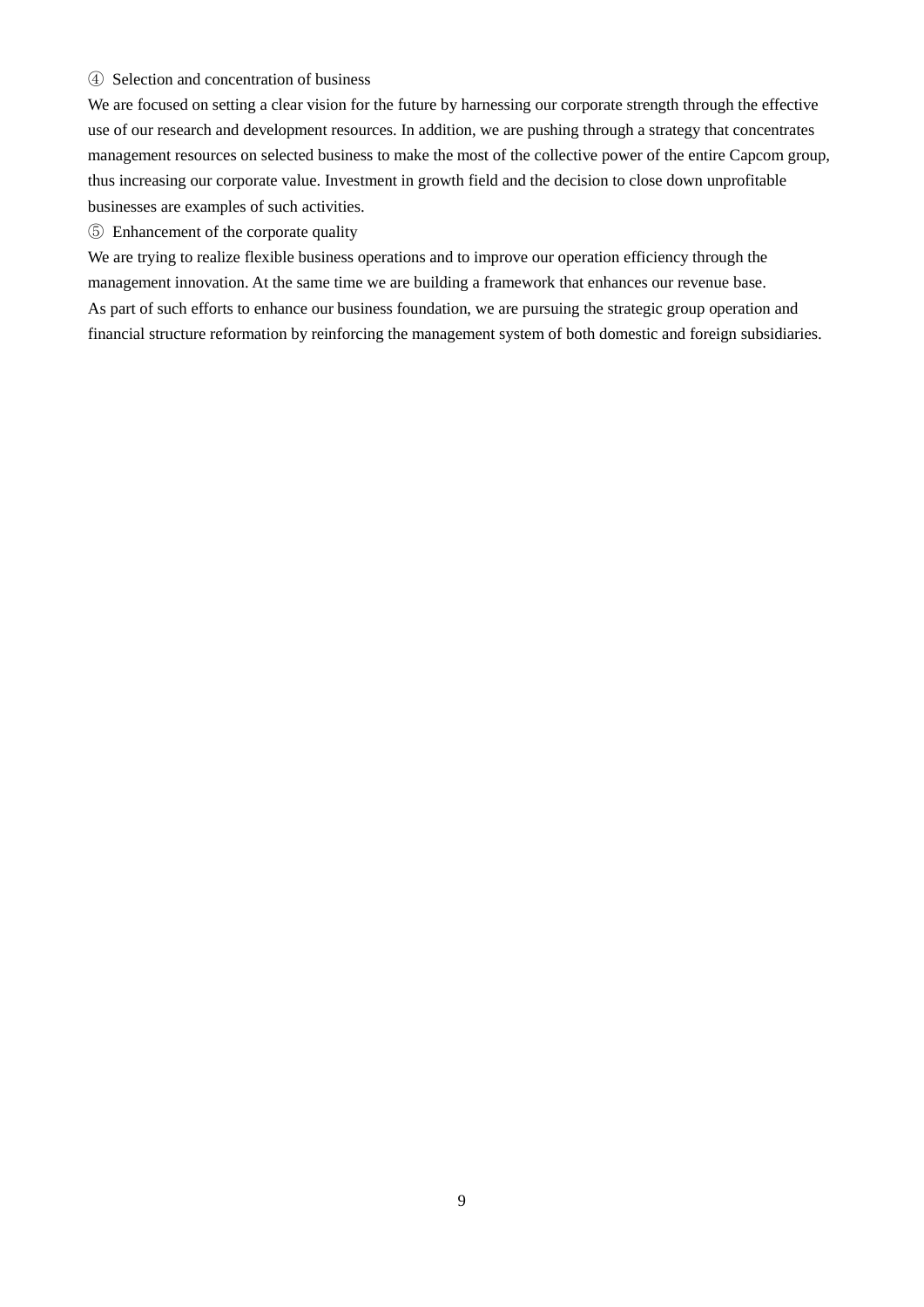|                                                        | Previous fiscal year<br>(as of March 31, 2012) | Current fiscal year<br>(as of March 31, 2013) |
|--------------------------------------------------------|------------------------------------------------|-----------------------------------------------|
| Assets                                                 |                                                |                                               |
| Current assets                                         |                                                |                                               |
| Cash on hand and in banks                              | 24,752                                         | 31,522                                        |
| Notes and accounts receivable, trade                   | 17,285                                         | 11,687                                        |
| Merchandise and finished goods                         | 1,793                                          | 1,756                                         |
| Work-in-progress                                       | 443                                            | 906                                           |
| Raw materials and supplies                             | 1,417                                          | 1,592                                         |
| Work-in-progress for game software                     | 22,373                                         | 18,888                                        |
| Deferred tax assets                                    | 4,239                                          | 6,497                                         |
| Other                                                  | 2,791                                          | 4,054                                         |
| Allowance for doubtful accounts                        | (58)                                           | (64)                                          |
| Total current assets                                   | 75,038                                         | 76,841                                        |
| Fixed assets                                           |                                                |                                               |
| Tangible fixed assets, net of accumulated depreciation |                                                |                                               |
| Buildings and structures, net                          | 5,125                                          | 4,907                                         |
| Machinery and vehicles, net                            | 21                                             | 34                                            |
| Tools, fixtures and furniture, net                     | 1,052                                          | 1,105                                         |
| Equipment for amusement facilities, net                | 1,637                                          | 1,199                                         |
| Land                                                   | 4,298                                          | 5,052                                         |
| Leased assets                                          | 709                                            | 849                                           |
| Construction-in-progress                               |                                                | 108                                           |
| Total intangible fixed assets                          | 12,844                                         | 13,258                                        |
| Intangible fixed assets                                |                                                |                                               |
| Goodwill                                               | 291                                            | 200                                           |
| Other                                                  | 3,619                                          | 7,709                                         |
| Total intangible fixed assets                          | 3,911                                          | 7,909                                         |
| Investments and other assets                           |                                                |                                               |
| Investments in securities                              | 368                                            | 515                                           |
| Claim in bankruptcy and reorganization                 | 265                                            | 66                                            |
| Lease deposits                                         | 4,522                                          | 4,341                                         |
| Deferred tax assets                                    | 908                                            | 733                                           |
| Other                                                  | 663                                            | 776                                           |
| Allowance for doubtful accounts                        | (275)                                          | (78)                                          |
| Total investments and other assets                     | 6,452                                          | 6,355                                         |
| Total fixed assets                                     | 23,208                                         | 27,523                                        |
| <b>Total assets</b>                                    | 98,247                                         | 104,365                                       |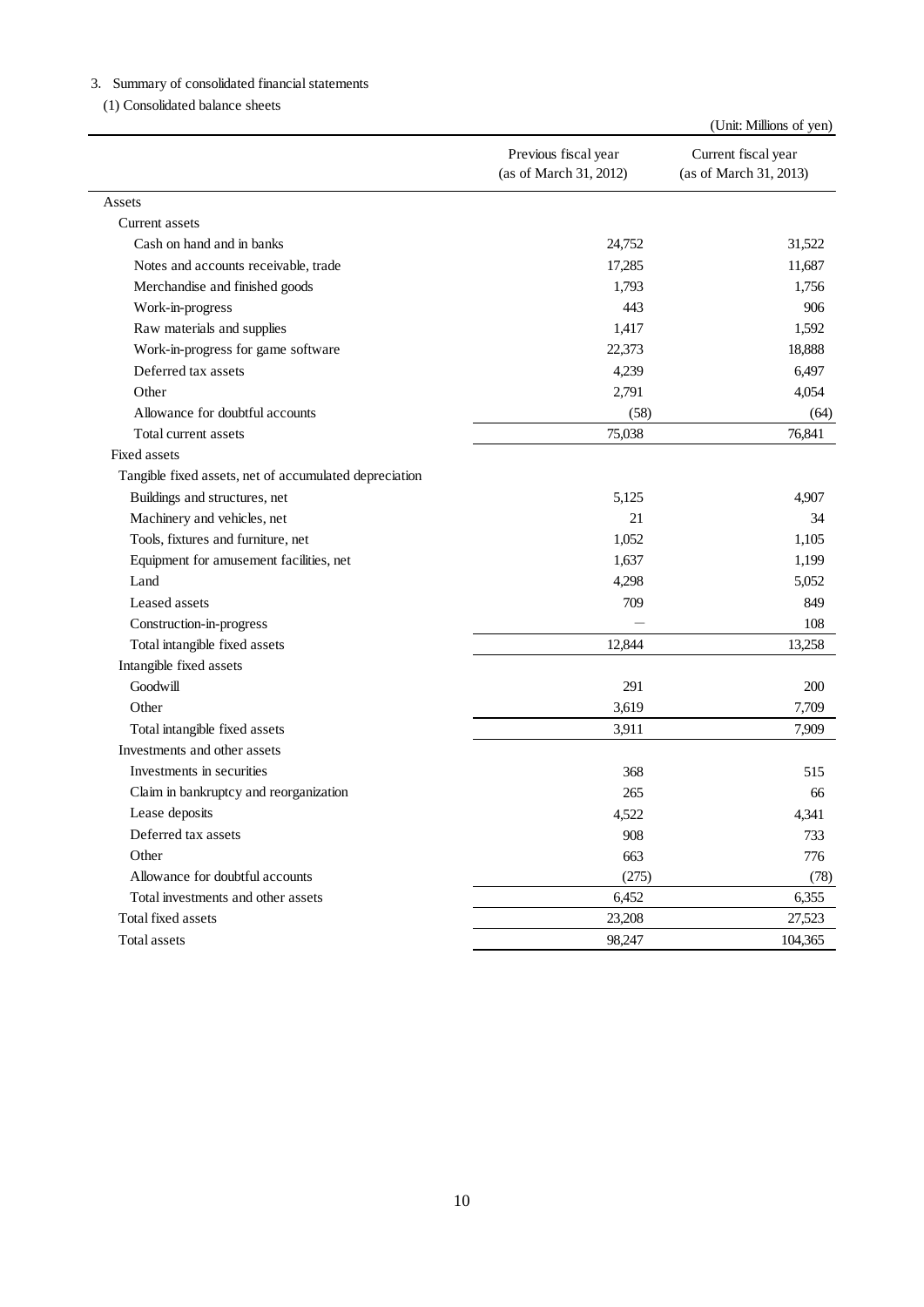|                                                       |                                                | (Unit: Millions of yen)                       |
|-------------------------------------------------------|------------------------------------------------|-----------------------------------------------|
|                                                       | Previous fiscal year<br>(as of March 31, 2012) | Current fiscal year<br>(as of March 31, 2013) |
| Liabilities                                           |                                                |                                               |
| Current liabilities                                   |                                                |                                               |
| Notes and accounts payable, trade                     | 7,257                                          | 6,304                                         |
| Electronically recorded monetary liabilities          |                                                | 634                                           |
| Short-term borrowings                                 | 7,259                                          | 11,194                                        |
| Lease obligations                                     | 322                                            | 364                                           |
| Accrued income taxes                                  | 2,977                                          | 2,111                                         |
| Deferred tax liabilities                              | 7                                              |                                               |
| Accrued bonuses                                       | 2,111                                          | 1,679                                         |
| Allowance for sales returns                           | 118                                            | 187                                           |
| Asset retirement obligations                          | 19                                             | 20                                            |
| Other                                                 | 9,254                                          | 9,409                                         |
| Total current liabilities                             | 29,327                                         | 31,905                                        |
| Long-term liabilities                                 |                                                |                                               |
| Long-term borrowings                                  | 6,145                                          | 6,000                                         |
| Lease obligations                                     | 429                                            | 553                                           |
| Deferred tax liabilities                              | 225                                            | 2                                             |
| Accrued retirement benefits for employees             | 1,509                                          | 1,697                                         |
| Asset retirement obligations                          | 325                                            | 329                                           |
| Other                                                 | 932                                            | 1,047                                         |
| Total long-term liabilities                           | 9,567                                          | 9,630                                         |
| <b>Total</b> liabilities                              | 38,895                                         | 41,536                                        |
| Net assets                                            |                                                |                                               |
| Shareholders' equity                                  |                                                |                                               |
| Common stock                                          | 33,239                                         | 33,239                                        |
| Capital surplus                                       | 21,328                                         | 21,328                                        |
| Retained earnings                                     | 27,328                                         | 27,998                                        |
| Treasury stock                                        | (15, 846)                                      | (15, 848)                                     |
| Total shareholders' equity                            | 66,049                                         | 66,718                                        |
| Accumulated other comprehensive income                |                                                |                                               |
| Net unrealized gain or loss on securities, net of tax | (46)                                           | 91                                            |
| Cumulative translation adjustments                    | (6,650)                                        | (3,981)                                       |
| Total accumulated other comprehensive income          | (6,697)                                        | (3,889)                                       |
| Total net assets                                      | 59,352                                         | 62,828                                        |
|                                                       | 98,247                                         | 104,365                                       |
| Total liabilities and net assets                      |                                                |                                               |
|                                                       |                                                |                                               |
|                                                       | 11                                             |                                               |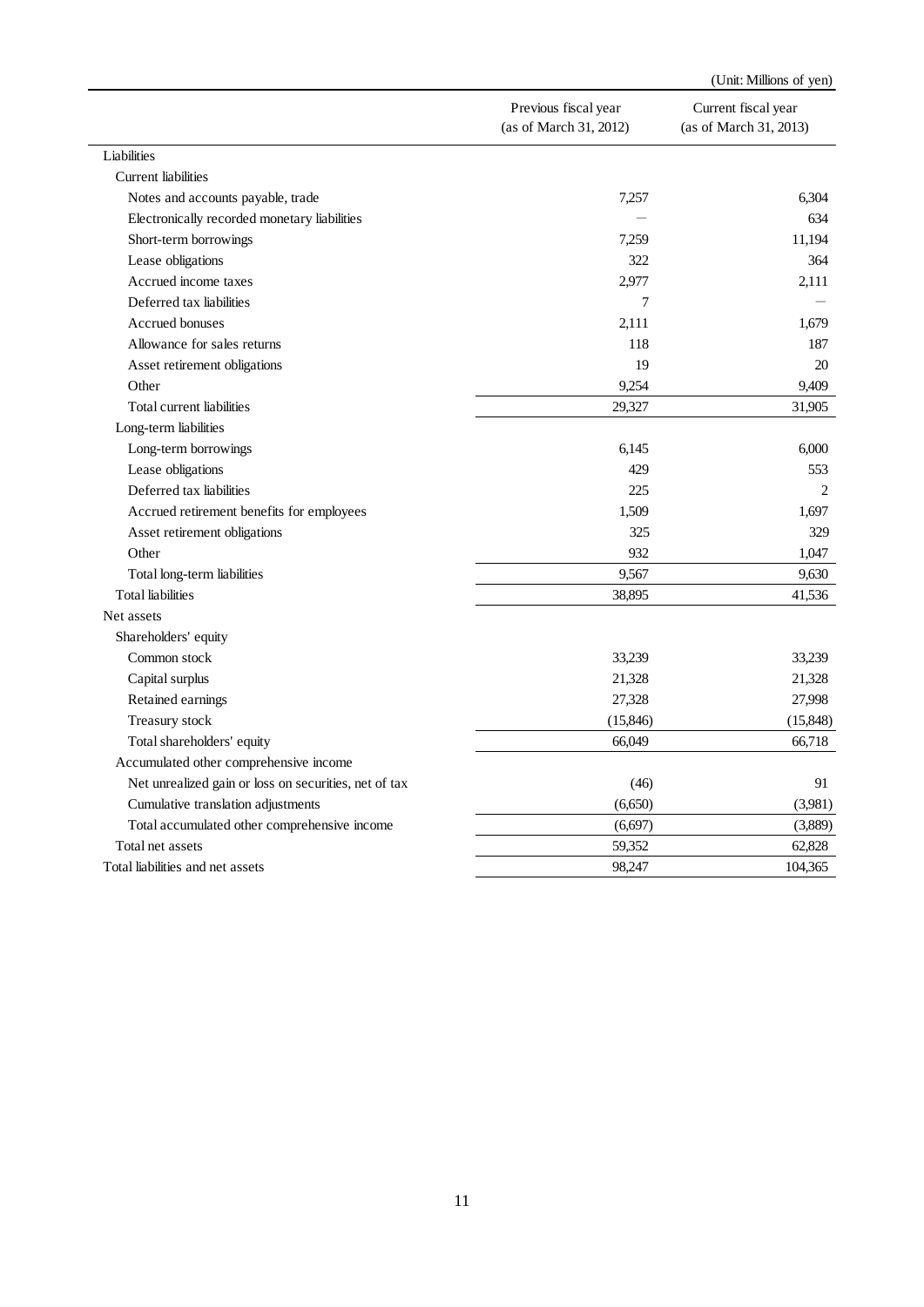| Net sales<br>Cost of sales<br>Gross profit<br>Reversal of allowance for sales returns<br>Provision for allowance for sales returns<br>Net gross profit<br>Selling, general and administrative expenses<br>Operating income<br>Non-operating income | Previous fiscal year<br>from April 1, 2011<br>to March 31, 2012<br>82,065<br>49,609<br>32,456<br>12<br>$\overline{\phantom{0}}$<br>32,469<br>20,150 | Current fiscal year<br>from April 1, 2012<br>to March 31, 2013<br>94,075<br>61,911<br>32,163<br>69<br>32,094 |
|----------------------------------------------------------------------------------------------------------------------------------------------------------------------------------------------------------------------------------------------------|-----------------------------------------------------------------------------------------------------------------------------------------------------|--------------------------------------------------------------------------------------------------------------|
|                                                                                                                                                                                                                                                    |                                                                                                                                                     |                                                                                                              |
|                                                                                                                                                                                                                                                    |                                                                                                                                                     |                                                                                                              |
|                                                                                                                                                                                                                                                    |                                                                                                                                                     |                                                                                                              |
|                                                                                                                                                                                                                                                    |                                                                                                                                                     |                                                                                                              |
|                                                                                                                                                                                                                                                    |                                                                                                                                                     |                                                                                                              |
|                                                                                                                                                                                                                                                    |                                                                                                                                                     |                                                                                                              |
|                                                                                                                                                                                                                                                    |                                                                                                                                                     |                                                                                                              |
|                                                                                                                                                                                                                                                    |                                                                                                                                                     |                                                                                                              |
|                                                                                                                                                                                                                                                    |                                                                                                                                                     | 21,942                                                                                                       |
|                                                                                                                                                                                                                                                    | 12,318                                                                                                                                              | 10,151                                                                                                       |
|                                                                                                                                                                                                                                                    |                                                                                                                                                     |                                                                                                              |
| Interest income                                                                                                                                                                                                                                    | 85                                                                                                                                                  | 92                                                                                                           |
| Dividend income                                                                                                                                                                                                                                    | 10                                                                                                                                                  |                                                                                                              |
| Settlement received                                                                                                                                                                                                                                | 67                                                                                                                                                  |                                                                                                              |
| Exchange gain, net                                                                                                                                                                                                                                 |                                                                                                                                                     | 745                                                                                                          |
| Other                                                                                                                                                                                                                                              | 126                                                                                                                                                 | 257                                                                                                          |
| Total non-operating income                                                                                                                                                                                                                         | 289                                                                                                                                                 | 1,105                                                                                                        |
| Non-operating expenses                                                                                                                                                                                                                             |                                                                                                                                                     |                                                                                                              |
| Interest expense                                                                                                                                                                                                                                   | 115                                                                                                                                                 | 107                                                                                                          |
| Exchange loss, net                                                                                                                                                                                                                                 | 456                                                                                                                                                 |                                                                                                              |
| Commission                                                                                                                                                                                                                                         | 66                                                                                                                                                  |                                                                                                              |
| Other                                                                                                                                                                                                                                              | 151                                                                                                                                                 | 144                                                                                                          |
| Total non-operating expenses                                                                                                                                                                                                                       | 788                                                                                                                                                 | 312                                                                                                          |
| Ordinary income                                                                                                                                                                                                                                    | 11,819                                                                                                                                              | 10,944                                                                                                       |
| Special gains                                                                                                                                                                                                                                      |                                                                                                                                                     |                                                                                                              |
| Gain on sales of investments in securities                                                                                                                                                                                                         | 8                                                                                                                                                   |                                                                                                              |
| Total special gains                                                                                                                                                                                                                                | 8                                                                                                                                                   |                                                                                                              |
| Special losses                                                                                                                                                                                                                                     |                                                                                                                                                     |                                                                                                              |
| Loss on sales and /or disposal of fixed assets                                                                                                                                                                                                     | 321                                                                                                                                                 | 216                                                                                                          |
| Impairment loss                                                                                                                                                                                                                                    | 80                                                                                                                                                  |                                                                                                              |
| Loss on restructuring                                                                                                                                                                                                                              | $\qquad \qquad -$                                                                                                                                   | 6,949                                                                                                        |
| Total special losses                                                                                                                                                                                                                               | 402                                                                                                                                                 | 7,224                                                                                                        |
| Net income before income taxes                                                                                                                                                                                                                     | 11,425                                                                                                                                              | 3,719                                                                                                        |
| Income taxes-current                                                                                                                                                                                                                               | 3,513                                                                                                                                               | 2,968                                                                                                        |
| Income taxes-deferred                                                                                                                                                                                                                              | 1,188                                                                                                                                               | (2,222)                                                                                                      |
| Total income taxes                                                                                                                                                                                                                                 | 4,701                                                                                                                                               | 746                                                                                                          |
| Net income before minority interests                                                                                                                                                                                                               | 6,723                                                                                                                                               | 2,973                                                                                                        |
| Net income                                                                                                                                                                                                                                         | 6,723                                                                                                                                               | 2,973                                                                                                        |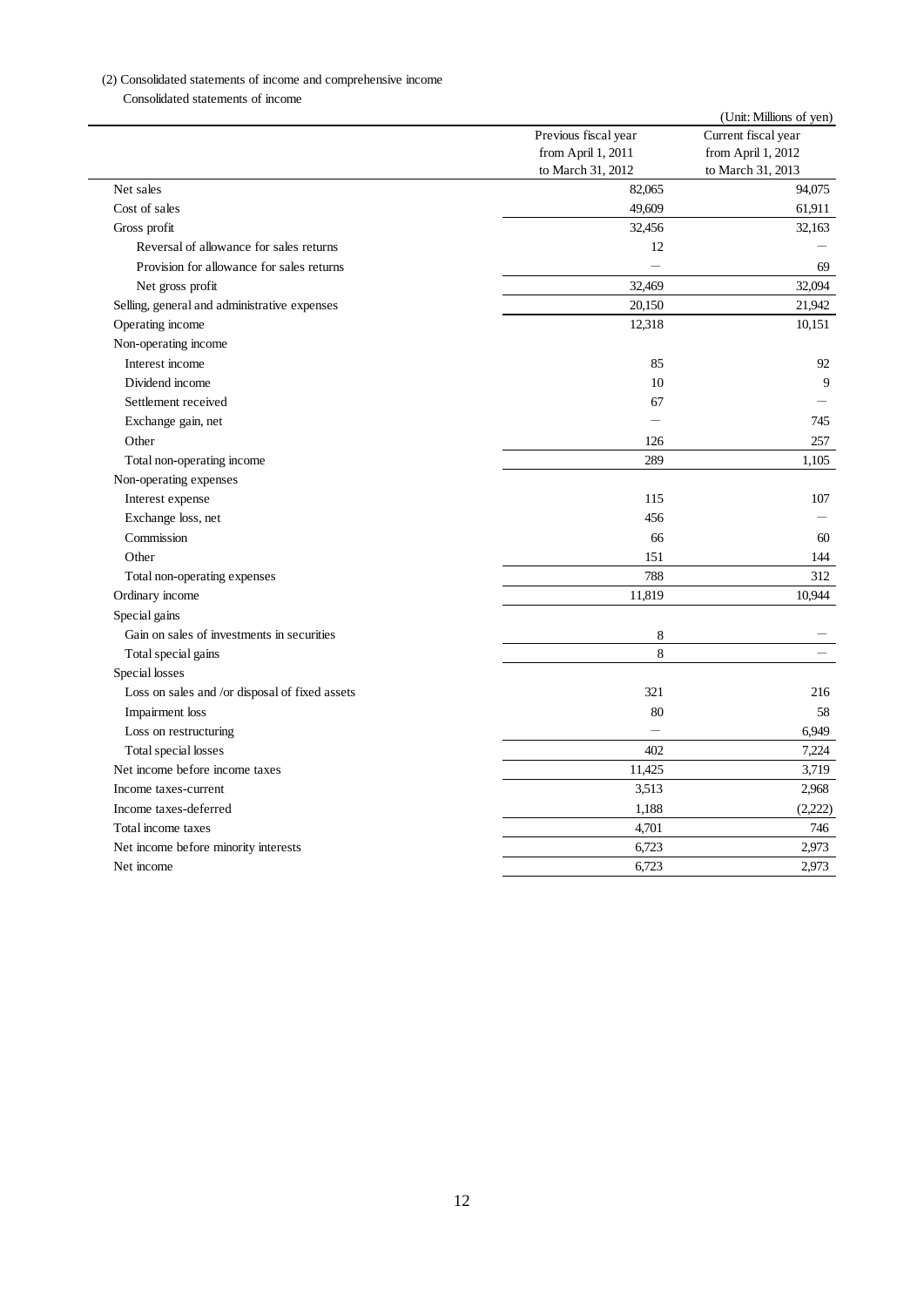|                                               |                            | (Unit: Millions of yen)    |
|-----------------------------------------------|----------------------------|----------------------------|
|                                               | Previous fiscal year       | Current fiscal year        |
|                                               | from April 1, 2011         | from April 1, 2012         |
| Income before minority interests              | to March 31, 2012<br>6,723 | to March 31, 2013<br>2,973 |
| Other comprehensive income                    |                            |                            |
| Net unrealized gain on securities, net of tax |                            | $\mathbf{9}$<br>138        |
| Cumulative translation adjustments            | (344)                      | 2,669                      |
| Total other comprehensive income              | (344)                      | 2,807                      |
| Comprehensive income                          | 6,389                      | 5,780                      |
| Comprehensive income attributable to:         |                            |                            |
| Owners of the parent                          | 6,389                      | 5,780                      |
| Minority interests                            |                            |                            |
|                                               |                            |                            |
|                                               |                            |                            |
|                                               |                            |                            |
|                                               |                            |                            |
|                                               |                            |                            |
|                                               |                            |                            |
|                                               |                            |                            |
|                                               |                            |                            |
|                                               |                            |                            |
|                                               |                            |                            |
|                                               |                            |                            |
|                                               |                            |                            |
|                                               |                            |                            |
|                                               |                            |                            |
|                                               |                            |                            |
|                                               |                            |                            |
|                                               |                            |                            |
|                                               |                            |                            |
|                                               |                            |                            |
|                                               |                            |                            |
|                                               |                            |                            |
|                                               | 13                         |                            |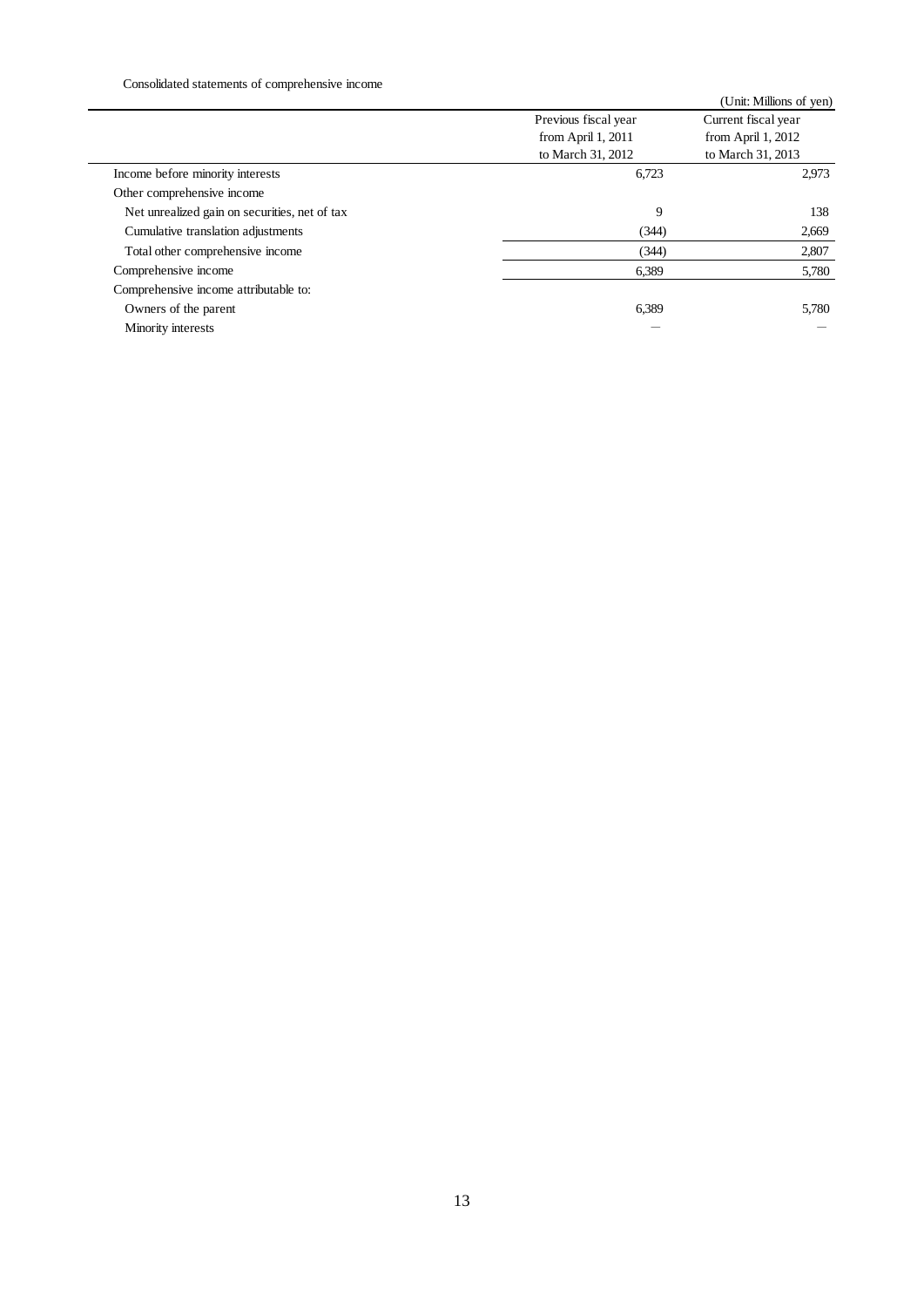| Previous fiscal year<br>from April 1, 2011<br>to March 31, 2012<br>33,239<br>33,239<br>21,328<br>0<br>$\Omega$<br>21,328<br>22,945<br>(2,340) | Current fiscal year<br>from April 1, 2012<br>to March 31, 2013<br>33,239<br>33,239<br>21,328<br>$\boldsymbol{0}$<br>$\mathbf{0}$<br>21,328<br>27,328 |
|-----------------------------------------------------------------------------------------------------------------------------------------------|------------------------------------------------------------------------------------------------------------------------------------------------------|
|                                                                                                                                               |                                                                                                                                                      |
|                                                                                                                                               |                                                                                                                                                      |
|                                                                                                                                               |                                                                                                                                                      |
|                                                                                                                                               |                                                                                                                                                      |
|                                                                                                                                               |                                                                                                                                                      |
|                                                                                                                                               |                                                                                                                                                      |
|                                                                                                                                               |                                                                                                                                                      |
|                                                                                                                                               |                                                                                                                                                      |
|                                                                                                                                               |                                                                                                                                                      |
|                                                                                                                                               |                                                                                                                                                      |
|                                                                                                                                               |                                                                                                                                                      |
|                                                                                                                                               |                                                                                                                                                      |
|                                                                                                                                               |                                                                                                                                                      |
|                                                                                                                                               |                                                                                                                                                      |
|                                                                                                                                               |                                                                                                                                                      |
|                                                                                                                                               |                                                                                                                                                      |
|                                                                                                                                               |                                                                                                                                                      |
|                                                                                                                                               | (2,303)                                                                                                                                              |
| 6,723                                                                                                                                         | 2,973                                                                                                                                                |
| 4,383                                                                                                                                         | 670                                                                                                                                                  |
| 27,328                                                                                                                                        | 27,998                                                                                                                                               |
|                                                                                                                                               |                                                                                                                                                      |
| (13, 143)                                                                                                                                     | (15, 846)                                                                                                                                            |
|                                                                                                                                               |                                                                                                                                                      |
| (2,703)                                                                                                                                       | (1)                                                                                                                                                  |
| 0                                                                                                                                             | $\boldsymbol{0}$                                                                                                                                     |
|                                                                                                                                               | (1)                                                                                                                                                  |
|                                                                                                                                               | (15, 848)                                                                                                                                            |
|                                                                                                                                               |                                                                                                                                                      |
|                                                                                                                                               | 66,049                                                                                                                                               |
|                                                                                                                                               |                                                                                                                                                      |
|                                                                                                                                               | (2,303)                                                                                                                                              |
|                                                                                                                                               | 2,973                                                                                                                                                |
|                                                                                                                                               | (1)                                                                                                                                                  |
|                                                                                                                                               | $\boldsymbol{0}$<br>668                                                                                                                              |
|                                                                                                                                               | 66,718                                                                                                                                               |
|                                                                                                                                               |                                                                                                                                                      |
|                                                                                                                                               |                                                                                                                                                      |
|                                                                                                                                               | (2,703)<br>(15, 846)<br>64,370<br>(2,340)<br>6,723<br>(2,703)<br>$\mathbf{0}$<br>1,679<br>66,049                                                     |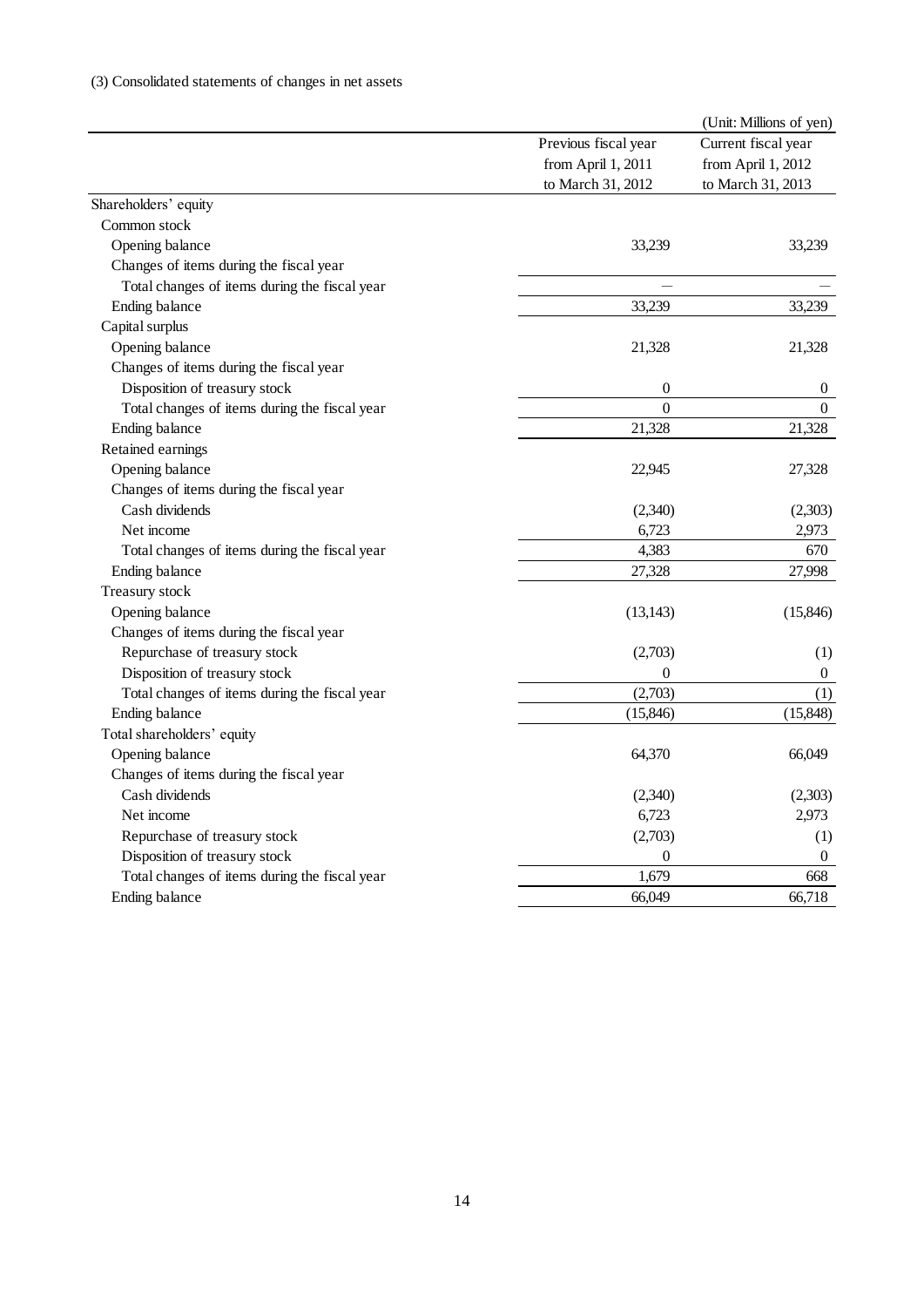|                                                           |                      | (Unit: Millions of yen) |
|-----------------------------------------------------------|----------------------|-------------------------|
|                                                           | Previous fiscal year | Current fiscal year     |
|                                                           | from April 1, 2011   | from April 1, 2012      |
|                                                           | to March 31, 2012    | to March 31, 2013       |
| Accumulated other comprehensive income                    |                      |                         |
| Net unrealized gain on securities, net of tax             |                      |                         |
| Opening balance                                           | (56)                 | (46)                    |
| Changes of items during the fiscal year                   |                      |                         |
| Net changes of items other than shareholders' equity, net | 9                    | 138                     |
| Total changes of items during the fiscal year             | 9                    | 138                     |
| Ending balance                                            | (46)                 | 91                      |
| Cumulative translation adjustments                        |                      |                         |
| Opening balance                                           | (6,305)              | (6,650)                 |
| Changes of items during the fiscal year                   |                      |                         |
| Net changes of items other than shareholders' equity, net | (344)                | 2,669                   |
| Total changes of items during the fiscal year             | (344)                | 2,669                   |
|                                                           |                      |                         |
| Ending balance                                            | (6,650)              | (3,981)                 |
| Total accumulated other comprehensive income              |                      |                         |
| Opening balance                                           | (6,362)              | (6,697)                 |
| Changes of items during the fiscal year                   |                      |                         |
| Net changes of items other than shareholders' equity, net | (334)                | 2,807                   |
| Total changes of items during the fiscal year             | (334)                | 2,807                   |
| Ending balance                                            | (6, 697)             | (3,889)                 |
| Total net assets                                          |                      |                         |
| Opening balance                                           | 58,007               | 59,352                  |
| Changes of items during the fiscal year                   |                      |                         |
| Cash dividends                                            | (2,340)              | (2,303)                 |
| Net income                                                | 6,723                | 2,973                   |
| Repurchase of treasury stock                              | (2,703)              | (1)                     |
| Disposition of treasury stock                             | $\boldsymbol{0}$     | $\mathbf{0}$            |
| Net changes of items other than shareholders' equity, net | (334)                | 2,807                   |
| Total changes of items during the fiscal year             | 1,344                | 3,475                   |
| Ending balance                                            | 59,352               | 62,828                  |
|                                                           |                      |                         |
| 15                                                        |                      |                         |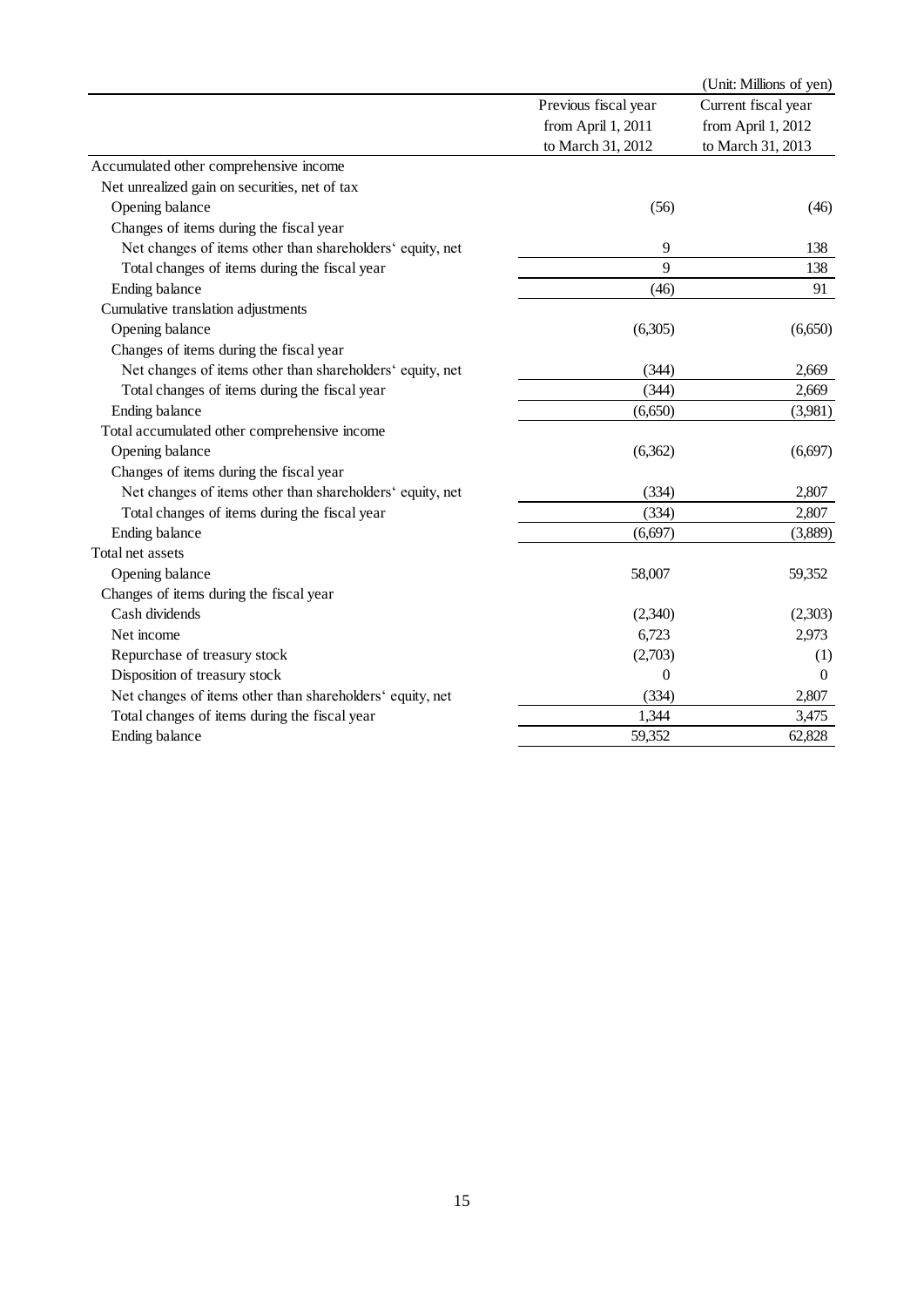|                      | (Unit: Millions of yen)                                                                                                                                                                                                                                                                                                                                          |
|----------------------|------------------------------------------------------------------------------------------------------------------------------------------------------------------------------------------------------------------------------------------------------------------------------------------------------------------------------------------------------------------|
| Previous fiscal year | Current fiscal year                                                                                                                                                                                                                                                                                                                                              |
|                      | from April 1, 2012                                                                                                                                                                                                                                                                                                                                               |
|                      | to March 31, 2013                                                                                                                                                                                                                                                                                                                                                |
|                      |                                                                                                                                                                                                                                                                                                                                                                  |
|                      | 3,719                                                                                                                                                                                                                                                                                                                                                            |
|                      | 3,406                                                                                                                                                                                                                                                                                                                                                            |
|                      | 58                                                                                                                                                                                                                                                                                                                                                               |
|                      | 132                                                                                                                                                                                                                                                                                                                                                              |
|                      | 1                                                                                                                                                                                                                                                                                                                                                                |
|                      | (474)                                                                                                                                                                                                                                                                                                                                                            |
|                      | 69<br>185                                                                                                                                                                                                                                                                                                                                                        |
|                      | (101)                                                                                                                                                                                                                                                                                                                                                            |
|                      | 107                                                                                                                                                                                                                                                                                                                                                              |
|                      | (485)                                                                                                                                                                                                                                                                                                                                                            |
|                      | 216                                                                                                                                                                                                                                                                                                                                                              |
|                      |                                                                                                                                                                                                                                                                                                                                                                  |
|                      | 6,949                                                                                                                                                                                                                                                                                                                                                            |
|                      | 5,760                                                                                                                                                                                                                                                                                                                                                            |
|                      | (493)                                                                                                                                                                                                                                                                                                                                                            |
|                      | (2,837)                                                                                                                                                                                                                                                                                                                                                          |
|                      | (474)                                                                                                                                                                                                                                                                                                                                                            |
|                      | (1,031)                                                                                                                                                                                                                                                                                                                                                          |
| 202                  | (1,553)                                                                                                                                                                                                                                                                                                                                                          |
| (1,419)              | (2,901)                                                                                                                                                                                                                                                                                                                                                          |
|                      | 10,253                                                                                                                                                                                                                                                                                                                                                           |
| 86                   | 109                                                                                                                                                                                                                                                                                                                                                              |
| (115)                | (105)                                                                                                                                                                                                                                                                                                                                                            |
| (4,195)              | (3,610)                                                                                                                                                                                                                                                                                                                                                          |
| (7,672)              | 6,647                                                                                                                                                                                                                                                                                                                                                            |
|                      |                                                                                                                                                                                                                                                                                                                                                                  |
| (2,465)              |                                                                                                                                                                                                                                                                                                                                                                  |
|                      | 2,499                                                                                                                                                                                                                                                                                                                                                            |
| (2,153)              | (3,086)                                                                                                                                                                                                                                                                                                                                                          |
| 434                  | 659                                                                                                                                                                                                                                                                                                                                                              |
| (527)                | (1,578)                                                                                                                                                                                                                                                                                                                                                          |
|                      | (12)                                                                                                                                                                                                                                                                                                                                                             |
|                      |                                                                                                                                                                                                                                                                                                                                                                  |
|                      |                                                                                                                                                                                                                                                                                                                                                                  |
|                      | (453)                                                                                                                                                                                                                                                                                                                                                            |
|                      | 597                                                                                                                                                                                                                                                                                                                                                              |
|                      | (1,375)                                                                                                                                                                                                                                                                                                                                                          |
|                      |                                                                                                                                                                                                                                                                                                                                                                  |
|                      | 4,290                                                                                                                                                                                                                                                                                                                                                            |
|                      | (499)                                                                                                                                                                                                                                                                                                                                                            |
|                      | (327)                                                                                                                                                                                                                                                                                                                                                            |
|                      | (1)                                                                                                                                                                                                                                                                                                                                                              |
|                      | $\theta$                                                                                                                                                                                                                                                                                                                                                         |
|                      | (2,298)                                                                                                                                                                                                                                                                                                                                                          |
|                      | 1,162                                                                                                                                                                                                                                                                                                                                                            |
|                      | 2,800                                                                                                                                                                                                                                                                                                                                                            |
| (12,724)             | 9,235                                                                                                                                                                                                                                                                                                                                                            |
| 35,011               | 22,287                                                                                                                                                                                                                                                                                                                                                           |
| 22,287               | 31,522                                                                                                                                                                                                                                                                                                                                                           |
|                      | from April 1, 2011<br>to March 31, 2012<br>11,425<br>3,123<br>80<br>112<br>9<br>(362)<br>(12)<br>126<br>(95)<br>115<br>424<br>321<br>(8)<br>(5,550)<br>(1,450)<br>(11,899)<br>1,720<br>(309)<br>(3,447)<br>(12)<br>47<br>$\boldsymbol{0}$<br>(379)<br>260<br>(4,794)<br>6,760<br>3,000<br>(3,711)<br>(418)<br>(2,703)<br>$\mathbf{0}$<br>(2,339)<br>587<br>(845) |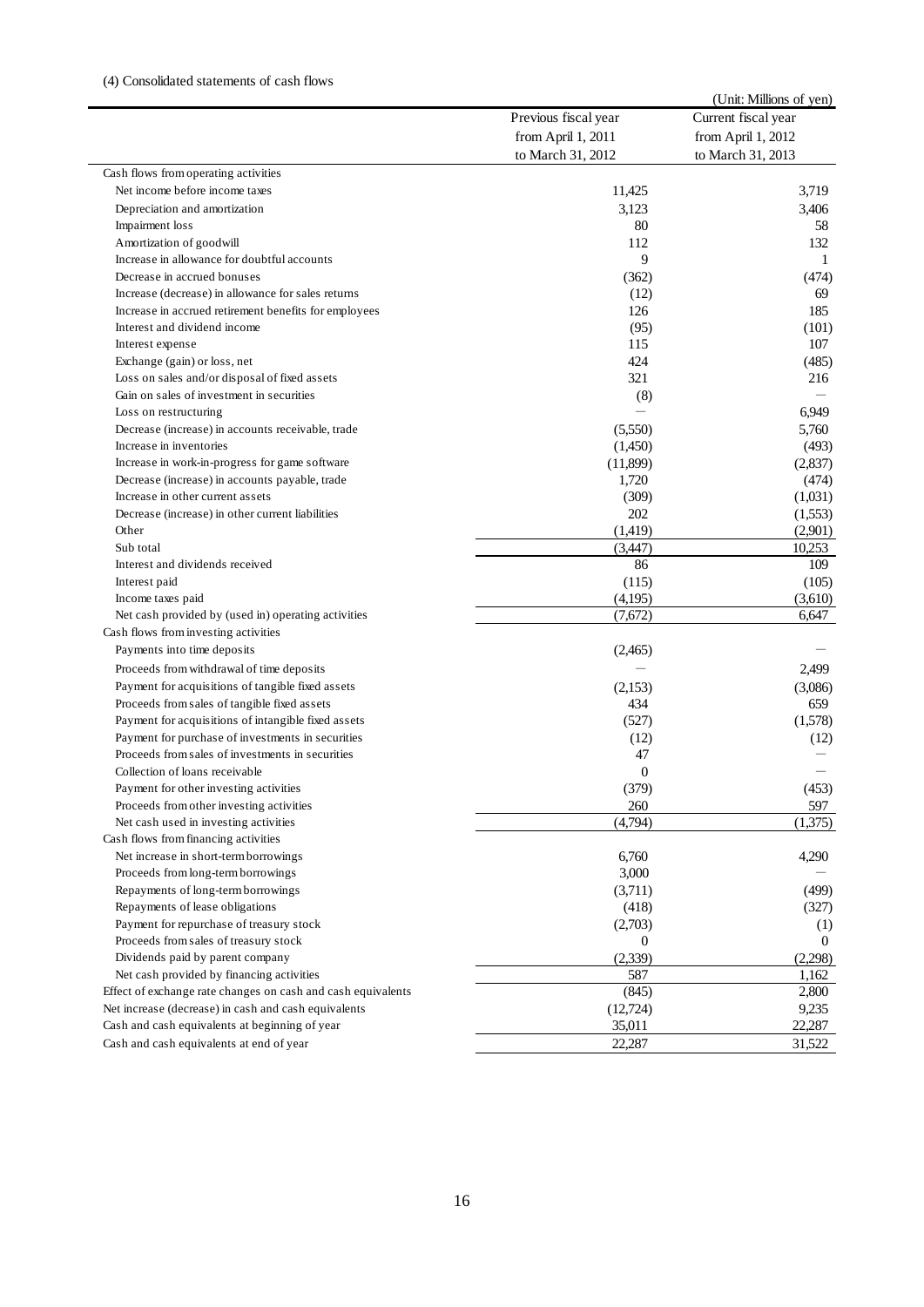- 
- (6) Segment Information
	- 1. Outline of business reportable segment
	- (1) Classification of business reportable segment

The business segments Capcom reports are the business units for which Capcom is able to obtain individual financial information separately in order for the board of directors to conduct periodic investigation to determine distribution of operational resources and evaluate their business performance.

Capcom has several operational headquarters, which plan comprehensive business strategies in domestic and overseas markets for their products and services, and develops its business activities.

Therefore Capcom's reportable segments are based on the products and services its operational headquarters deal in and are composed of the following 3 units; "Digital Contents", "Arcade Operations" and "Amusement Equipments".

#### (2) Product and service line

"Digital Contents" develops and distributes video and mobile games for consumers.

"Arcade Operations" operates amusement facilities which install amusement equipments.

"Amusement Equipments" manufactures arcade game machines and pachinko gambling machines etc. to be distributed to arcade operators and pachinko parlors.

(3) Information on change in reportable segment

(5) Going concern assumptions: Not applicable<br>
(6) Segment Information<br>
1. Outline of business reportable segment<br>
(1) Classification of business reportable segment<br>
(2) Classification of business reportable segment<br>
(2) C Effective from the fiscal year ended 31 March, 2013, Capcom has integrated "Mobile Contents" business into "Consumer Online Games" business. This is because Capcom needs to arrange an efficient development and management system to respond to rapidly changing business environments in recent years and wants to pursue its multi-platform strategy. With this change, the name "Consumer Online Games" has changed into "Digital Contents".

The segment information for the same period of the previous fiscal year has been prepared based on the latest segmentation as shown on the next page.

2. Method of calculating sales and income (loss), identifiable assets and liabilities, and other items by reportable segment The accounting procedure for the reportable segment is based on "Significant accounting policies"(disclosed in Japanese only). Income by reportable segment is calculated based on operating income on the consolidated statements of income.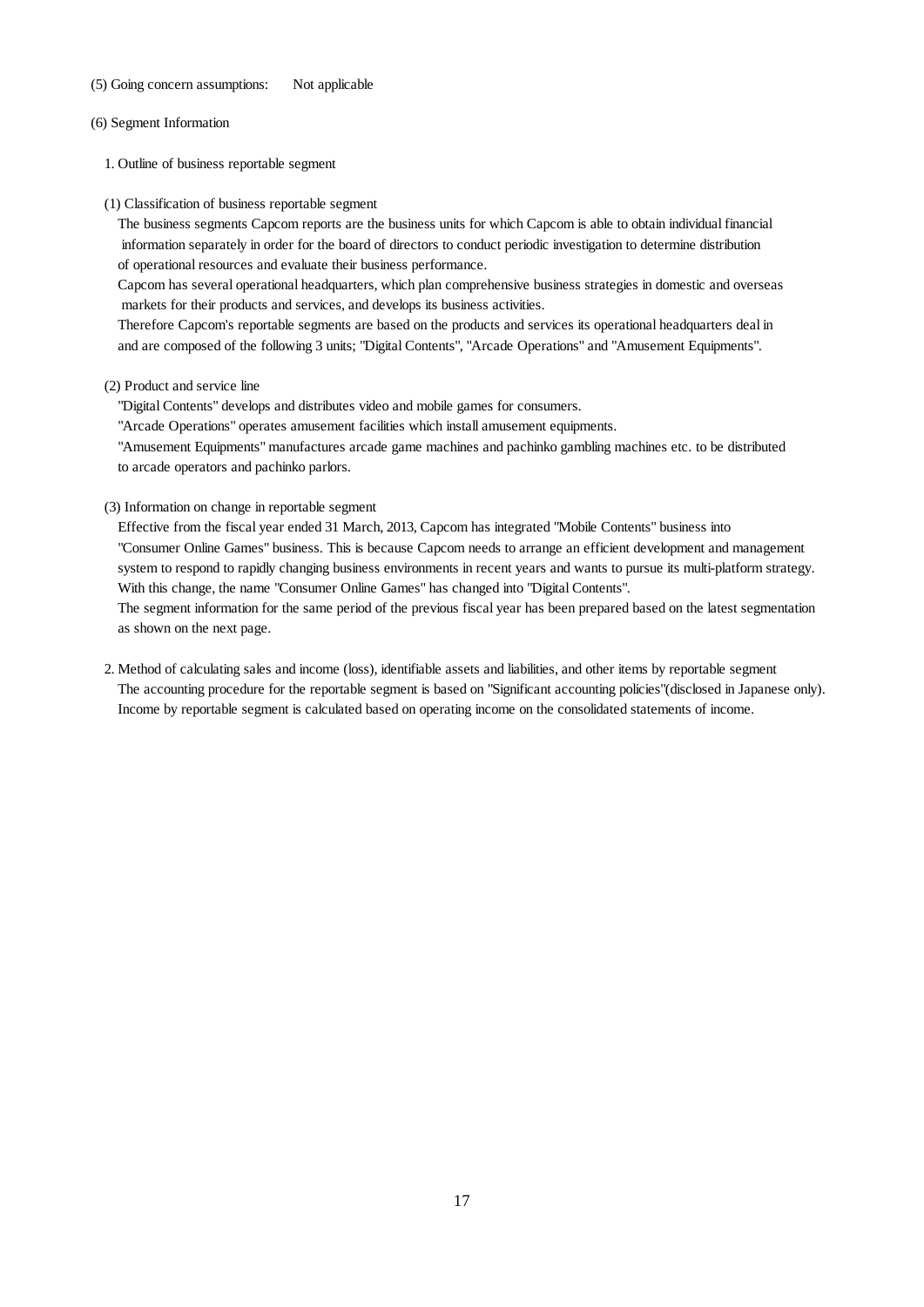## Previous fiscal year (from April 1, 2011 to March 31, 2012)

|             |                                                     |                          |                      |                         |        | (Unit: Millions of yen) |        |                        |                                |
|-------------|-----------------------------------------------------|--------------------------|----------------------|-------------------------|--------|-------------------------|--------|------------------------|--------------------------------|
|             |                                                     | Reportable segment       |                      |                         |        |                         |        |                        |                                |
|             |                                                     | Digital<br>Contents      | Arcade<br>Operations | Amusement<br>Equipments | Total  | Other<br>(Note 1)       | Total  | Adjustment<br>(Note 2) | Consolidated<br>total (Note 3) |
| Net sales   |                                                     |                          |                      |                         |        |                         |        |                        |                                |
| (1)         | Customers                                           | 59,810                   | 11,729               | 7,663                   | 79,202 | 2,862                   | 82,065 | -                      | 82,065                         |
| (2)         | Inter-segment                                       | $\overline{\phantom{m}}$ | -                    | -                       | -      | $\qquad \qquad$         |        | -                      |                                |
|             | Total                                               | 59,810                   | 11,729               | 7,663                   | 79,202 | 2,862                   | 82,065 | -                      | 82,065                         |
|             | Operating income (loss)                             | 12,888                   | 1,787                | 890                     | 15,566 | 877                     | 16,444 | (4,125)                | 12,318                         |
|             | Identifiable assets                                 | 51,543                   | 8,006                | 8,294                   | 67,844 | 2,931                   | 70,776 | 27,471                 | 98,247                         |
| Other items |                                                     |                          |                      |                         |        |                         |        |                        |                                |
|             | Depreciation and<br>amortization                    | 747                      | 1,380                | 114                     | 2,242  | 276                     | 2,518  | 605                    | 3,123                          |
|             | Increase in tangible and<br>intangible fixed assets | 2,331                    | 936                  | 232                     | 3,500  | 509                     | 4,009  | 143                    | 4,153                          |

| 3. Information on net sales and operating income (loss), identifiable assets and liabilities, and other items by reportable segment<br>Previous fiscal year (from April 1, 2011 to March 31, 2012) |                                                                                                                                                                                                                                                                  |                      |                         |        |                   |        |                          | (Unit: Millions of yen)        |
|----------------------------------------------------------------------------------------------------------------------------------------------------------------------------------------------------|------------------------------------------------------------------------------------------------------------------------------------------------------------------------------------------------------------------------------------------------------------------|----------------------|-------------------------|--------|-------------------|--------|--------------------------|--------------------------------|
|                                                                                                                                                                                                    |                                                                                                                                                                                                                                                                  |                      | Reportable segment      |        |                   |        |                          |                                |
|                                                                                                                                                                                                    | Digital<br>Contents                                                                                                                                                                                                                                              | Arcade<br>Operations | Amusement<br>Equipments | Total  | Other<br>(Note 1) | Total  | Adjustment<br>(Note 2)   | Consolidated<br>total (Note 3) |
| Net sales                                                                                                                                                                                          |                                                                                                                                                                                                                                                                  |                      |                         |        |                   |        |                          |                                |
| (1)<br>Customers                                                                                                                                                                                   | 59,810                                                                                                                                                                                                                                                           | 11,729               | 7,663                   | 79,202 | 2,862             | 82,065 |                          | 82,065                         |
| (2)<br>Inter-segment                                                                                                                                                                               | $\overline{\phantom{0}}$                                                                                                                                                                                                                                         |                      | -                       |        |                   |        | $\overline{\phantom{0}}$ |                                |
| Total                                                                                                                                                                                              | 59,810                                                                                                                                                                                                                                                           | 11,729               | 7,663                   | 79,202 | 2,862             | 82,065 |                          | 82,065                         |
| Operating income (loss)                                                                                                                                                                            | 12,888                                                                                                                                                                                                                                                           | 1,787                | 890                     | 15,566 | 877               | 16,444 | (4, 125)                 | 12,318                         |
| Identifiable assets                                                                                                                                                                                | 51,543                                                                                                                                                                                                                                                           | 8,006                | 8,294                   | 67,844 | 2,931             | 70,776 | 27,471                   | 98,247                         |
| Other items                                                                                                                                                                                        |                                                                                                                                                                                                                                                                  |                      |                         |        |                   |        |                          |                                |
| Depreciation and<br>amortization                                                                                                                                                                   | 747                                                                                                                                                                                                                                                              | 1,380                | 114                     | 2,242  | 276               | 2,518  | 605                      | 3,123                          |
| Increase in tangible and<br>intangible fixed assets                                                                                                                                                | 2,331                                                                                                                                                                                                                                                            | 936                  | 232                     | 3,500  | 509               | 4,009  | 143                      | 4,153                          |
| (3)<br>3. Operating income (loss) for segment is adjusted on operating income on the consolidated statements of income.<br>Current fiscal year (from April 1, 2012 to March 31, 2013)              | Adjustments of increase in tangible and intangible fixed assets of 143 million yen are capital investment by headquarters.                                                                                                                                       |                      | Reportable segment      |        |                   |        |                          | (Unit: Millions of yen)        |
|                                                                                                                                                                                                    | Digital<br>Contents                                                                                                                                                                                                                                              | Arcade<br>Operations | Amusement<br>Equipments | Total  | Other<br>(Note 1) | Total  | Adjustment<br>(Note 2)   | Consolidated<br>total (Note 3) |
| Net sales                                                                                                                                                                                          |                                                                                                                                                                                                                                                                  |                      |                         |        |                   |        |                          |                                |
|                                                                                                                                                                                                    |                                                                                                                                                                                                                                                                  |                      |                         |        |                   |        |                          |                                |
| Customers<br>(1)                                                                                                                                                                                   | 63,636                                                                                                                                                                                                                                                           | 10,944               | 16,783                  | 91,363 | 2,711             | 94,075 |                          | 94,075                         |
| (2)<br>Inter-segment                                                                                                                                                                               |                                                                                                                                                                                                                                                                  |                      | ÷                       |        |                   |        |                          |                                |
| Total                                                                                                                                                                                              | 63,636                                                                                                                                                                                                                                                           | 10,944               | 16,783                  | 91.363 | 2,711             | 94,075 |                          | 94,075                         |
| Operating income (loss)                                                                                                                                                                            | 7,062                                                                                                                                                                                                                                                            | 1,709                | 4,892                   | 13,664 | 740               | 14,405 | (4,253)                  | 10,151                         |
| Identifiable assets                                                                                                                                                                                | 44,950                                                                                                                                                                                                                                                           | 7,046                | 13,054                  | 65,051 | 4,236             | 69,288 | 35,076                   | 104,365                        |
| Other items                                                                                                                                                                                        |                                                                                                                                                                                                                                                                  |                      |                         |        |                   |        |                          |                                |
| Depreciation and<br>amortization                                                                                                                                                                   | 1,067                                                                                                                                                                                                                                                            | 1,186                | 235                     | 2,489  | 253               | 2,743  | 663                      | 3,406                          |
| Increase in tangible and<br>intangible fixed assets                                                                                                                                                | 6,091                                                                                                                                                                                                                                                            | 698                  | 278                     | 7,068  | 1,458             | 8,526  | 197                      | 8,724                          |
| (Note) 1. "Other" incorporates operations not included in business segments reported, including Character Contents business etc.<br>2. Adjustments are as follows.                                 |                                                                                                                                                                                                                                                                  |                      |                         |        |                   |        |                          |                                |
| (1) Adjustments of operating income (loss) of -4,253 million yen include unallocated corporate operating expenses of -4,253 million yen.<br>(2)                                                    | The corporate operating expenses, which do not belong to any reportable segments mainly consist of administrative expenses.<br>Adjustments of identifiable assets of 35,076 million yen include unallocated corporate identifiable assets of 35,076 million yen. |                      |                         |        |                   |        |                          |                                |
| (3)<br>3. Operating income (loss) for segment is adjusted on operating income on the consolidated statements of income.                                                                            | Adjustments of increase in tangible and intangible fixed assets of 197 million yen are capital investment by headquarters.                                                                                                                                       |                      |                         |        |                   |        |                          |                                |
|                                                                                                                                                                                                    |                                                                                                                                                                                                                                                                  |                      | 18                      |        |                   |        |                          |                                |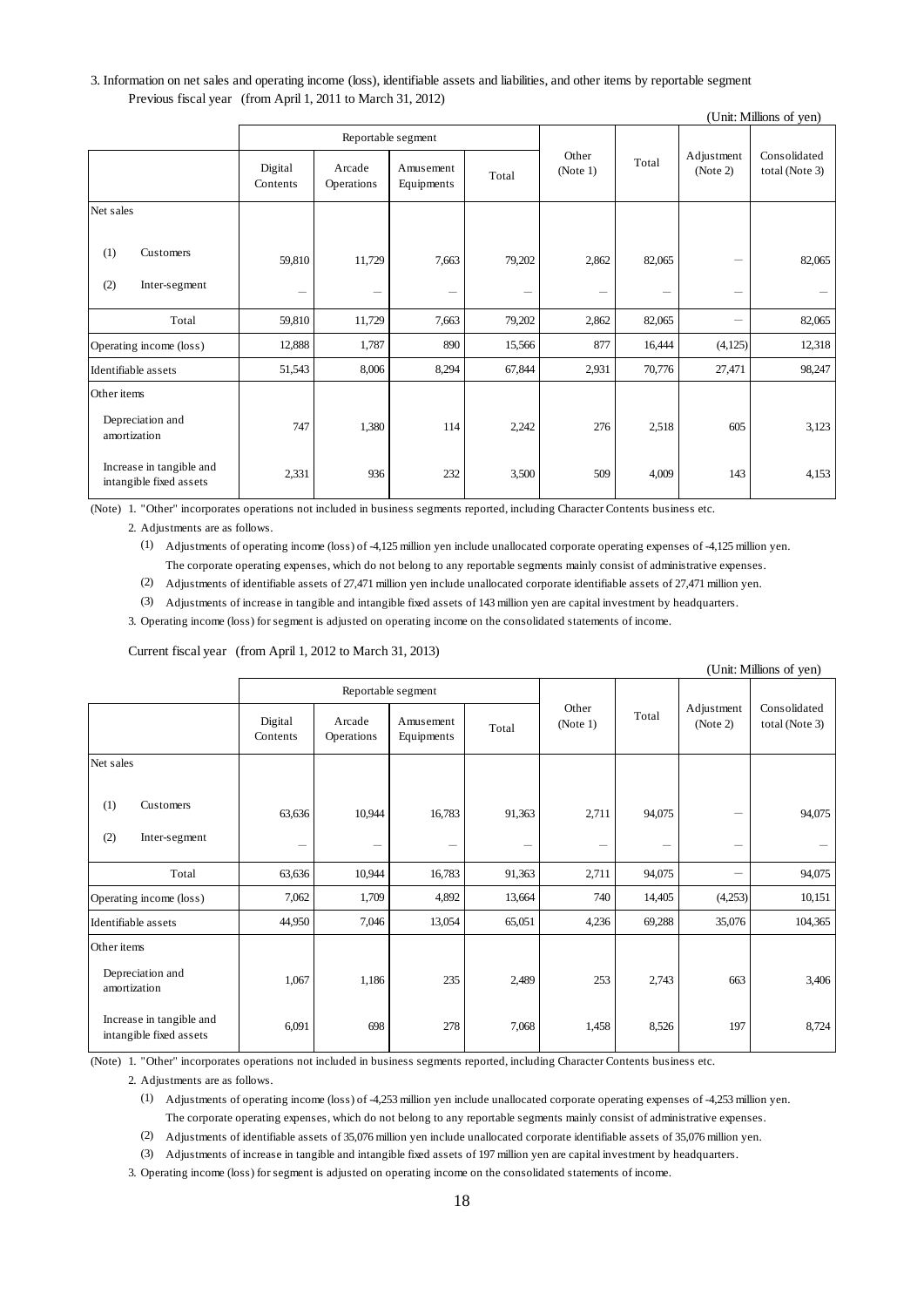Capcom's reportable segments are based on the products and services its operational headquarters deal in, and the details are as shown on "Sales (1) Customers" of "3. Information on net sales and operating income (loss), identifiable assets, and other items by reportable segment".

- 2. Information by country or region
	- (1) Net sales

| (Related information)                                                |                                            |                                        |                     |                    |                          |                                                                                   |
|----------------------------------------------------------------------|--------------------------------------------|----------------------------------------|---------------------|--------------------|--------------------------|-----------------------------------------------------------------------------------|
| Previous fiscal year (from April 1, 2011 to March 31, 2012)          |                                            |                                        |                     |                    |                          |                                                                                   |
| 1. Information by product and service line                           |                                            |                                        |                     |                    |                          |                                                                                   |
|                                                                      |                                            |                                        |                     |                    |                          | Capcom's reportable segments are based on the products and services its operation |
|                                                                      |                                            |                                        |                     |                    |                          | and the details are as shown on "Sales (1) Customers" of "3. Information on net s |
| (loss), identifiable assets, and other items by reportable segment". |                                            |                                        |                     |                    |                          |                                                                                   |
| 2. Information by country or region                                  |                                            |                                        |                     |                    |                          |                                                                                   |
| (1) Net sales                                                        |                                            |                                        |                     |                    |                          |                                                                                   |
|                                                                      |                                            |                                        |                     |                    |                          | (Unit: Millions of yen)                                                           |
| Japan                                                                | North America                              |                                        | Europe              |                    | Other regions            | Total                                                                             |
| 56,311                                                               |                                            | 17,334                                 | 5,623               |                    | 2,796                    | 82,065                                                                            |
| (Note)<br>1.                                                         |                                            |                                        |                     |                    |                          | The sales amounts are classified by country or region where customers are         |
| 2.                                                                   | Countries or regions that are not in Japan |                                        |                     |                    |                          |                                                                                   |
|                                                                      | (1)                                        | North America United States of America |                     |                    |                          |                                                                                   |
|                                                                      | (2)                                        | Europe European countries              |                     |                    |                          |                                                                                   |
|                                                                      | (3)                                        | Other regions  Asia and others         |                     |                    |                          |                                                                                   |
| (2) Tangible fixed assets                                            |                                            |                                        |                     |                    |                          |                                                                                   |
|                                                                      |                                            |                                        |                     |                    |                          | The information is omitted as the balance of tangible fixed assets for Japan ex   |
|                                                                      |                                            |                                        |                     |                    |                          | the total balance of tangible fixed assets for the consolidated balance sheet.    |
| 3. Information by major customer                                     |                                            |                                        |                     |                    |                          |                                                                                   |
|                                                                      |                                            |                                        |                     |                    |                          | The information is omitted as Capcom did not have any major customers the sales   |
|                                                                      |                                            |                                        |                     |                    |                          | accounted for 10% or more of the total sales amount of the consolidated statemen  |
|                                                                      |                                            |                                        |                     |                    |                          |                                                                                   |
|                                                                      |                                            |                                        |                     |                    |                          |                                                                                   |
| Current fiscal year (from April 1, 2012 to March 31, 2013)           |                                            |                                        |                     |                    |                          |                                                                                   |
| 1. Information by product and service line                           |                                            |                                        |                     |                    |                          |                                                                                   |
|                                                                      |                                            |                                        |                     |                    |                          | Capcom's reportable segments are based on the products and services its operatio  |
|                                                                      |                                            |                                        |                     |                    |                          | and the details are as shown on "Sales (1) Customers" of "3. Information on net s |
| (loss), identifiable assets, and other items by reportable segment". |                                            |                                        |                     |                    |                          |                                                                                   |
| 2. Information by country or region                                  |                                            |                                        |                     |                    |                          |                                                                                   |
| (1) Net sales                                                        |                                            |                                        |                     |                    |                          |                                                                                   |
|                                                                      |                                            |                                        |                     |                    |                          | (Unit: Millions of yen)                                                           |
| Japan                                                                | North America                              |                                        | Europe              |                    | Other regions            | Total                                                                             |
| 63,531                                                               |                                            | 19,012                                 | 8,312               |                    | 3,218                    | 94,075                                                                            |
| (Note)<br>1.                                                         |                                            |                                        |                     |                    |                          | The sales amounts are classified by country or region where customers are         |
| 2.                                                                   | Countries or regions that are not in Japan |                                        |                     |                    |                          |                                                                                   |
|                                                                      | (1)                                        | North America                          |                     |                    | United States of America |                                                                                   |
|                                                                      | (2)                                        | Europe                                 |                     | European countries |                          |                                                                                   |
|                                                                      | (3)                                        | Other regions                          |                     | Asia and others    |                          |                                                                                   |
| (2)                                                                  | Tangible fixed assets                      |                                        |                     |                    |                          |                                                                                   |
|                                                                      |                                            |                                        |                     |                    |                          | The information is omitted as the balance of tangible fixed assets for Japan ex   |
|                                                                      |                                            |                                        |                     |                    |                          | the total balance of tangible fixed assets for the consolidated balance sheet.    |
| 3. Information by major customer                                     |                                            |                                        |                     |                    |                          |                                                                                   |
|                                                                      |                                            |                                        |                     |                    |                          | (Unit: Millions of yen                                                            |
| Customer                                                             |                                            |                                        | Amount of net sales |                    |                          | Business segment                                                                  |
| <b>Fields Corporation</b>                                            |                                            |                                        |                     |                    |                          | 12,513 Amusement Equipments                                                       |
|                                                                      |                                            |                                        |                     |                    |                          |                                                                                   |
|                                                                      |                                            |                                        |                     |                    |                          |                                                                                   |
|                                                                      |                                            |                                        |                     |                    |                          |                                                                                   |
|                                                                      |                                            |                                        |                     |                    |                          |                                                                                   |
|                                                                      |                                            |                                        |                     | 19                 |                          |                                                                                   |

(Note) 1. The sales amounts are classified by country or region where customers are located.

- (1) North America……… United States of America
- (2) Europe……………… European countries
- (3) Other regions……… Asia and others
- (2) Tangible fixed assets

The information is omitted as the balance of tangible fixed assets for Japan exceeded 90% or more of the total balance of tangible fixed assets for the consolidated balance sheet.

The information is omitted as Capcom did not have any major customers the sales amount of which accounted for 10% or more of the total sales amount of the consolidated statement of income.

Capcom's reportable segments are based on the products and services its operational headquarters deal in, and the details are as shown on "Sales (1) Customers" of "3. Information on net sales and operating income (loss), identifiable assets, and other items by reportable segment".

- 2. Information by country or region
	- (1) Net sales

| (Unit: Millions of yen) |               |        |               |        |  |  |
|-------------------------|---------------|--------|---------------|--------|--|--|
| Japan                   | North America | Europe | Other regions | Total  |  |  |
| 63,531                  | 19,012        | 0.JIZ  | 3,218         | 94,075 |  |  |

(Note) 1. The sales amounts are classified by country or region where customers are located.

- (1) North America……… United States of America
- (2) Europe……………… European countries
- (3) Other regions……… Asia and others

The information is omitted as the balance of tangible fixed assets for Japan exceeded 90% or more of the total balance of tangible fixed assets for the consolidated balance sheet.

|                    |                     | (Unit: Millions of yen)     |
|--------------------|---------------------|-----------------------------|
| Customer           | Amount of net sales | Business segment            |
| Fields Corporation |                     | 12,513 Amusement Equipments |